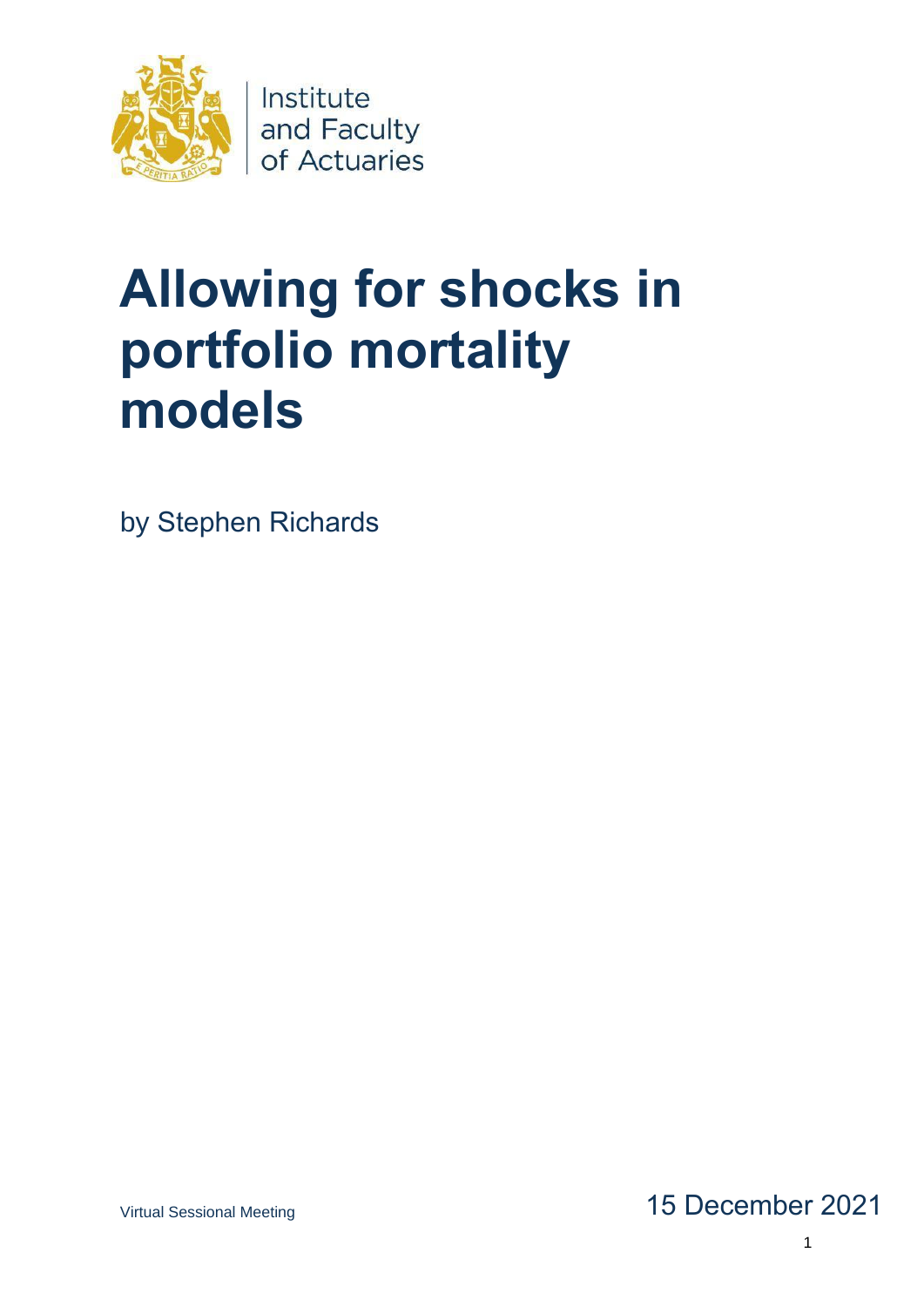**Disclaimer:** The views expressed in this publication are those of invited contributors and not necessarily those of the Institute and Faculty of Actuaries. The Institute and Faculty of Actuaries do not endorse any of the views stated, nor any claims or representations made in this publication and accept no responsibility or liability to any person for loss or damage suffered as a consequence of their placing reliance upon any view, claim or representation made in this publication. The information and expressions of opinion contained in this publication are not intended to be a comprehensive study, nor to provide actuarial advice or advice of any nature and should not be treated as a substitute for specific advice concerning individual situations. On no account may any part of this publication be reproduced without the written permission of the Institute and Faculty of Actuaries.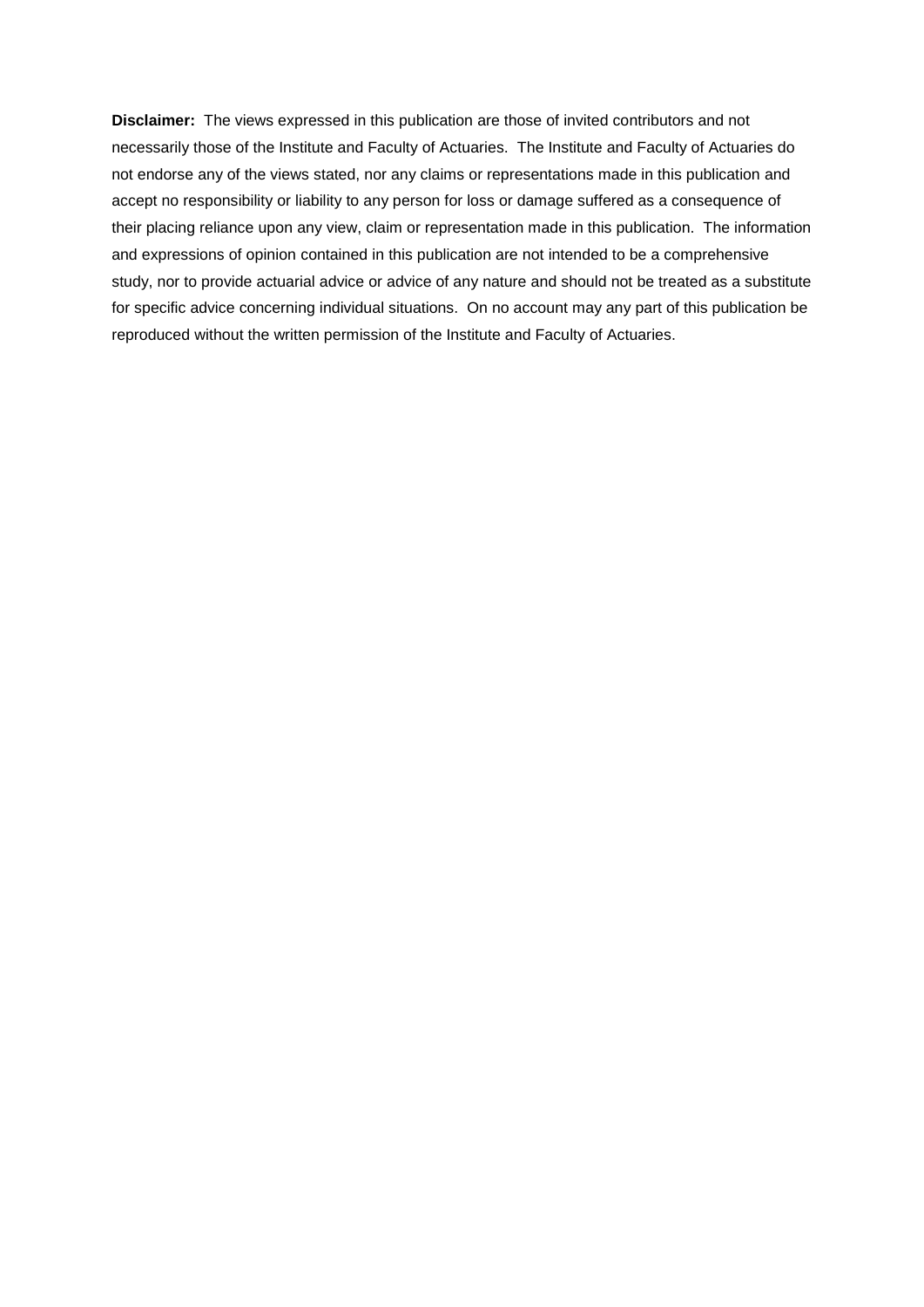## Allowing for shocks in portfolio mortality models

Richards, Stephen J.<sup>∗</sup>

November 18, 2021

#### Abstract

The COVID-19 pandemic creates a challenge for actuaries analysing experience data that includes mortality shocks. Without sufficient local flexibility in the time dimension, any analysis based on the most recent data will be biased by the temporarily higher mortality. Also, depending on where the shocks sit in the exposure period, any attempt to identify mortality trends will be distorted. We present a methodology for analysing portfolio mortality data that offers local flexibility in the time dimension. The approach permits the identification of seasonal variation, mortality shocks and late-reported deaths (OBNR). The methodology also allows actuaries to measure portfolio-specific mortality improvements. Finally, the method assists actuaries in determining a representative mortality level for long-term applications like reserving and pricing, even in the presence of mortality shocks. Results are given for a mature annuity portfolio in the UK, which suggest that the Bayesian Information Criterion (BIC) is better for actuarial model selection in this application than Akaike's Information Criterion (AIC).

Keywords: COVID-19, seasonal variation, mortality trends, B-splines, OBNR.

## 1 Introduction

The COVID-19 pandemic [\[The Novel Coronavirus Pneumonia Emergency Response Epidemiology](#page-26-0) [Team, 2020\]](#page-26-0) creates the need to allow for mortality shocks in experience analysis performed by actuaries. The intense nature of the repeated COVID-19 mortality shocks in many countries means that traditional methods based around annual  $q_x$ -style mortality rates are inadequate: mixing periods of shock and non-shock mortality understates the true intensity of mortality spikes. Furthermore, mortality shocks in the experience data may lead to bias in bases for reserving and pricing. A continuous-time methodology that copes with sharp fluctuations in time is required.

This paper covers the modelling and analysis of portfolio experience data only. The subject of future mortality trends is out of scope, although Section [9](#page-17-0) briefly considers the topic of year-on-year improvements. In our models we make extensive use of splines, which are flexible mathematical functions. There are numerous different kinds of spline, each with different properties and thus suitable for different purposes. In this paper we use two kinds of spline: Hermite splines, which span the interval [0, 1], and [Schoenberg](#page-26-1) [\[1964\]](#page-26-1) splines, which are piecewise local polynomials on the real line. In modern literature, such as [de Boor](#page-24-0) [\[2001\]](#page-24-0) and [Eilers and Marx](#page-24-1) [\[2021\]](#page-24-1), references to B-splines are synonymous with Schoenberg splines. Since this paper uses two different kinds of spline, we use the term Schoenberg spline, rather than B-spline, to distinguish from Hermite splines.

Past mortality modelling using splines in calendar time, such as [Currie et al.](#page-24-2) [\[2006\]](#page-24-2) and [Eilers](#page-24-3) [et al.](#page-24-3) [\[2008\]](#page-24-3), uses stratified grouped counts. In contrast, we use individual records in a survival model so that we can include covariates like gender, pension size and other factors typically available to

<sup>∗</sup>stephen@longevitas.co.uk, Longevitas Ltd, Edinburgh. www.longevitas.co.uk. [http://orcid.org/0000-0001-](http://orcid.org/0000-0001-6859-6347) [6859-6347](http://orcid.org/0000-0001-6859-6347)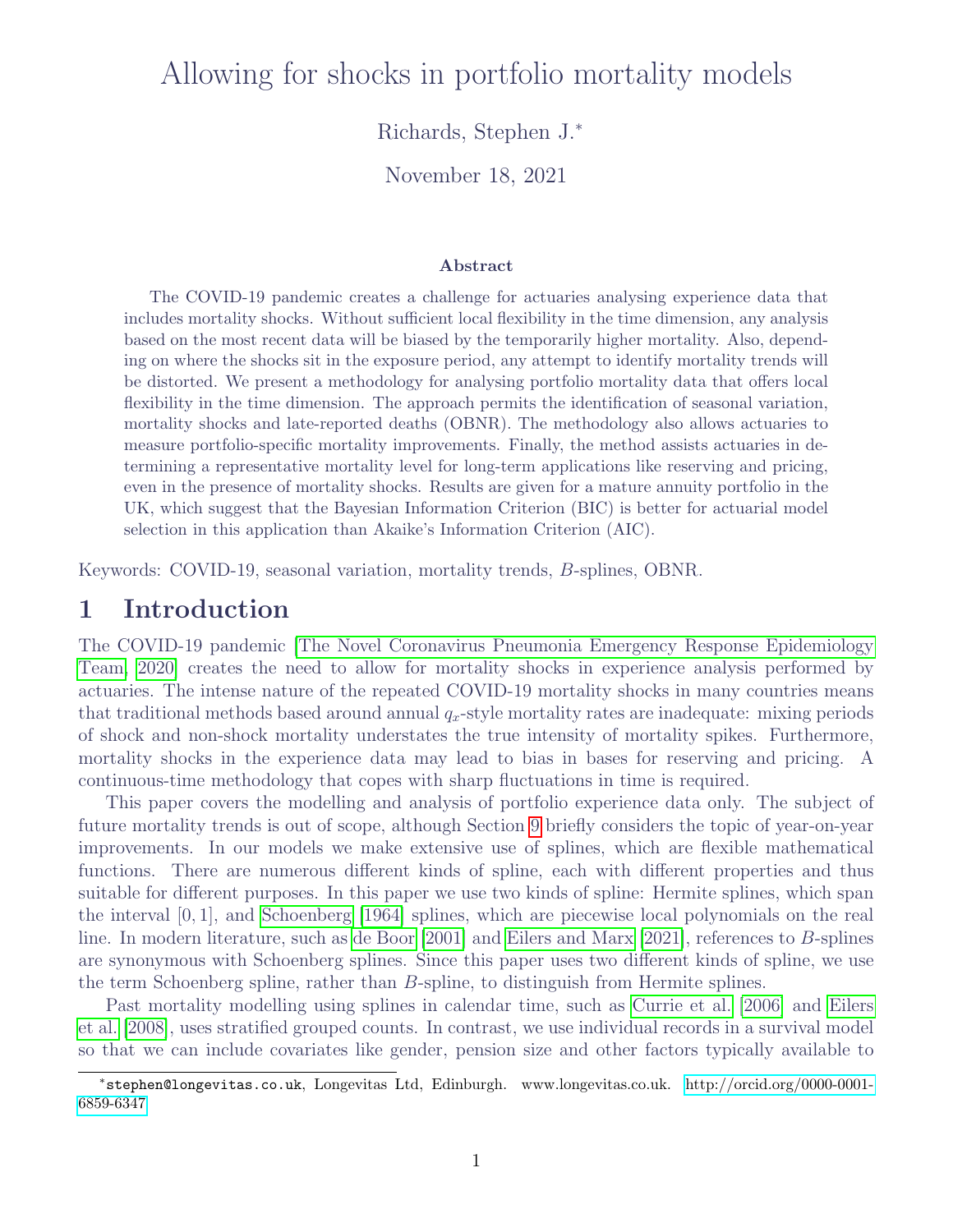actuaries. We use Hermite splines to model age- and income-related mortality and we use [Schoenberg](#page-26-1) [\[1964\]](#page-26-1) splines to model mortality in time. Here we compress the knot spacing for splines in time to half a year (or less) to model sharp swings in mortality.

The plan of the rest of this paper is as follows: Section [2](#page-3-0) presents important features of COVID-19 mortality in the U.K. and the resulting need for continuous-time methods in place of annual  $q_x$  rates; Section [3](#page-5-0) describes the data set used in the paper; Section [4](#page-5-1) describes the use of Hermite splines for modelling mortality by age, while Section [5](#page-6-0) describes how to use Hermite splines for modelling mortality by annuity amount. Section [6](#page-10-0) recaps the application of Schoenberg splines for modelling mortality levels over time. Section [7](#page-14-0) considers the ability of the method to identify seasonal variation, while Section [8](#page-15-0) looks at the additional requirements for modelling the COVID-19 mortality shocks in the UK. Section [9](#page-17-0) looks at further insights that can be derived, such as portfolio-specific improvement rates. Section [10](#page-18-0) considers the use of the methodology to allow for the impact of occurred-but-notreported (OBNR) deaths. Section [11](#page-19-0) considers the conditions under which [Schoenberg](#page-26-1) [\[1964\]](#page-26-1) splines  $m$ and may not — be used for mortality patterns by age. Section [12](#page-20-0) discusses the use and limitations of information criteria, and the role of actuarial judgement in selecting models. Section [13](#page-22-0) concludes.

#### <span id="page-3-0"></span>2 COVID-19 and other mortality shocks

COVID-19 is a new viral disease whose arrival in the UK in 2020 caused deaths to surge to levels not seen since the global influenza pandemic of 1918–1920 [\[Spreeuwenberg et al., 2018\]](#page-26-2). Figure [1](#page-3-1) shows that England & Wales had sharply higher numbers of deaths in 1918 and 2020 compared to preceding years.

<span id="page-3-1"></span>

Figure 1: Numbers of deaths in England & Wales (•, left scale) with 1918 and 2020 counts circled. The population size is also shown in grey (right scale) Source: ONS.

In many places the 1918–1920 influenza pandemic appeared as a series of three spikes in mortality, as shown in Figure [2](#page-4-0) for Scotland, where the second and third spikes were the most severe. As with influenza in 1918–1920, a key feature of COVID-19 mortality in many countries is that it too takes the form of relatively sharp peaks. These peaks are a result of accelerating infection, followed by changes in health policy and behaviour causing infections to fall. For example, without the lockdown in England on 26th March 2020 [\[Public Health England, 2020\]](#page-25-0), the first COVID-19 peak would have been higher (and if the lockdown had been declared earlier, the peak would likely have been lower). At the time of writing there have been two such peaks in the UK, as shown in Figure [3.](#page-4-1) These peaks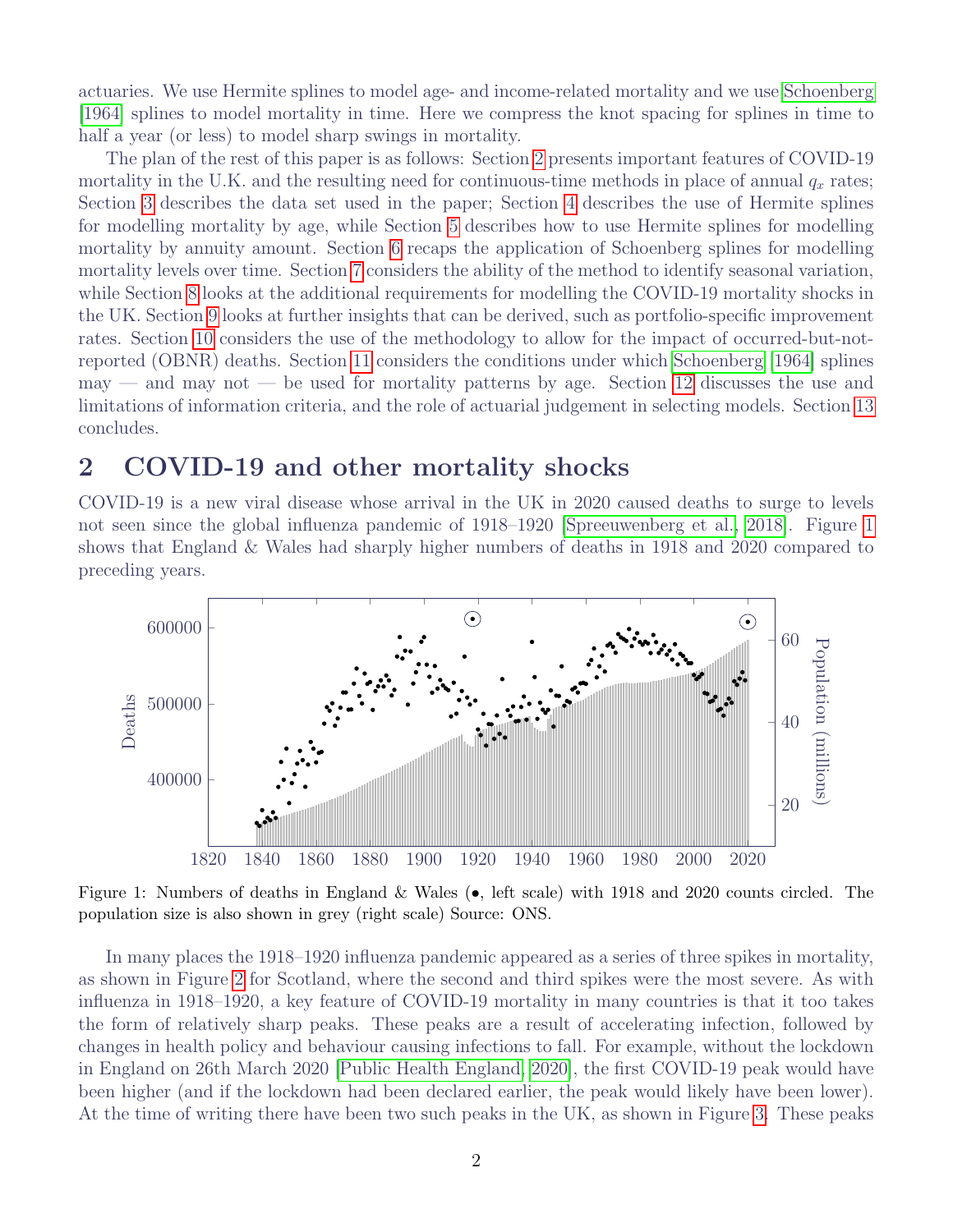<span id="page-4-0"></span>

Figure 2: Weekly deaths in Scotland in 1918–1919 as percentage of 1913–1917 average. Source: [Crau](#page-24-4)[furd Dunlop and Watt](#page-24-4) [\[1915,](#page-24-4) [1916a](#page-24-5)[,b,](#page-24-6) [1918,](#page-24-7) [1919,](#page-24-8) [1920a](#page-24-9)[,b\]](#page-24-10).

form and subside over a period of weeks or months, and an annualised approach to mortality will under-state such mortality surges. For this reason, it is important to use continuous-time methods like the mortality hazard,  $\mu_x$ , rather than annual  $q_x$ -style rates.

<span id="page-4-1"></span>

Figure 3: Daily deaths in UK where the death certificate mentions COVID-19 as one of the causes. Note that the first lockdown legally commenced in England on 26th March 2020. Source: [ONS](#page-25-1) [\[2021\]](#page-25-1).

COVID-19 made its presence felt in the mortality of annuity portfolios and pension schemes in many countries; [Richards](#page-25-2) [\[2021b\]](#page-25-2) demonstrated this for annuity portfolios in France, the UK and the USA. COVID-19 therefore creates a problem for actuaries analysing experience data to set bases: the extra mortality of 2020–2021 risks either under-reserving (in the case of liabilities already on the balance sheet) or under-pricing (in the case of insurers writing bulk annuities and longevity swaps). Unfortunately, portfolio administrators seldom record the cause of death, so data like Figure [3](#page-4-1) are typically unavailable. Excluding periods of covid-affected data is also an unsatisfactory approach pension schemes looking to transact bulk annuities or longevity swaps may only have experience data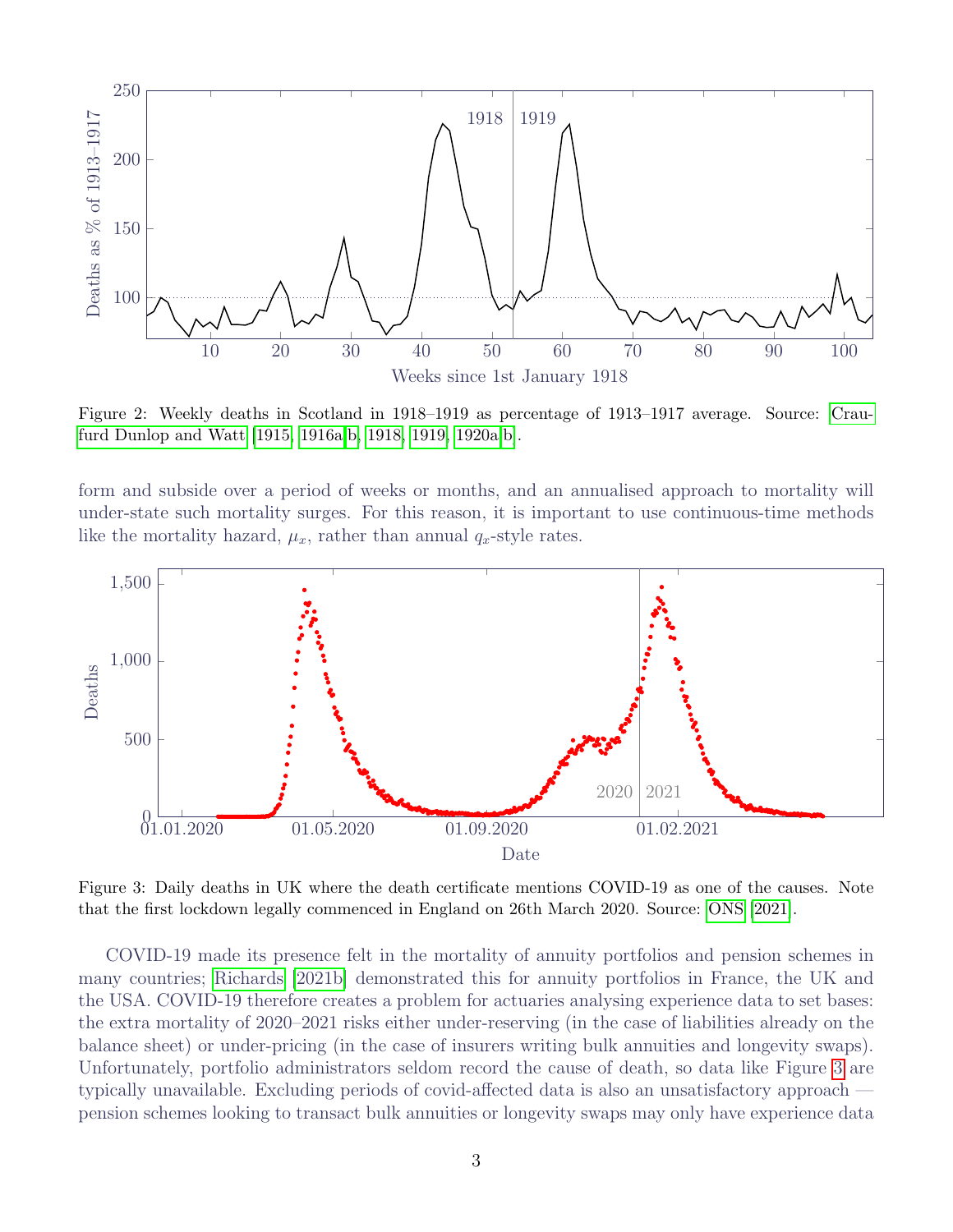for the most recent 3–5 years, and discarding one or more of those years' data is an unaffordable luxury for a pricing actuary. Actuaries therefore require a methodology that works with all-cause mortality data, but which flexibly tracks mortality levels over time to allow for COVID-19 spikes. This way all available experience data can be used, and the actuary can then exercise judgement as to what point in time is most representative for calibrating a mortality basis.

## <span id="page-5-0"></span>3 Data description

The data set used in this paper comprises individual records from a mature annuity portfolio of a UK insurer. At the end of June 2021 a direct extract was made from the administration systems, as recommended by [Macdonald et al.](#page-25-3) [\[2018,](#page-25-3) Section 2.2] to get the most up-to-date data. Policy records were validated using the checks described in [Macdonald et al.](#page-25-3) [\[2018,](#page-25-3) Sections 2.3 and 2.4].

Insurer annuity portfolios often contain two or more policies per person, and so deduplication is required for the independence assumption that underpins statistical modelling; see [Macdonald et al.](#page-25-3) [\[2018,](#page-25-3) Secton 2.5] for discussion of various approaches to deduplication. As is common for UK annuity portfolios, there are many such duplicates — of  $351,947$  records passing validation,  $124,420$  records were found to be someone's second or third annuity, and there were three people with 29 annuities each. The tendency to have multiple annuities is correlated with wealth and socio-economic status, so deduplication is an essential step in building a statistical model for actuarial purposes. There were 729 annuities where the annuitant was marked alive on one annuity and dead on another; these annuities were excluded from the data for modelling.

The data set used in this paper is an updated extract of the UK3 data set in [Richards](#page-25-2) [\[2021b\]](#page-25-2). In this paper we will continue to refer to it as UK3 for continuity.

## <span id="page-5-1"></span>4 Hermite splines for mortality by age

A basis of Hermite splines in one dimension [\[Kreyszig, 1999,](#page-25-4) p868] is a collection of four cubic polynomial functions, as shown in Figure [4.](#page-5-2) A basis of cubic Hermite splines will produce the same fitted curve as a basis of cubic Bézier curves or Bernstein polynomials of degree 3, albeit with different coefficients.

<span id="page-5-2"></span>

Figure 4: Four Hermite basis splines for  $u \in [0, 1]$ . Note that various potentially useful equalities exist, such as  $h_{00}(u) + h_{01}(u) = 1$  and  $h_{10}(u) + h_{11}(1-u) = 0$ .

[Richards](#page-25-5) [\[2020\]](#page-25-5) proposed using Hermite splines for modelling mortality by mapping an age range  $[x_0, x_1]$  onto [0, 1] and forming the log hazard as a linear combination of the spline functions in Figure [4.](#page-5-2) The model for the mortality hazard at age  $x, \mu_x$ , is given in Equation [1:](#page-6-1)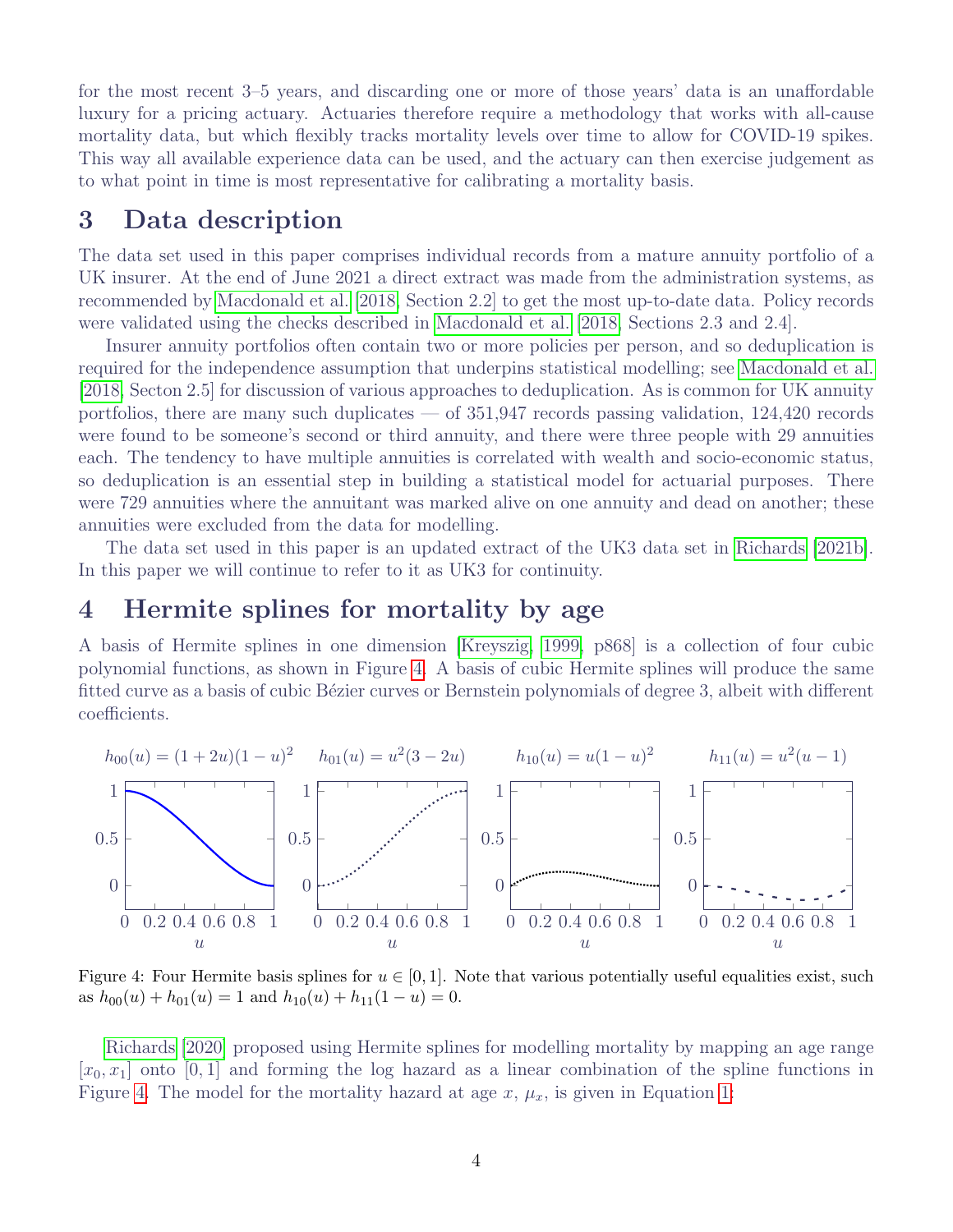$$
\log \mu_x = \alpha h_{00}(u) + \omega h_{01}(u) + m_0 h_{10}(u) + m_1 h_{11}(u)
$$
  

$$
u = \frac{x - x_0}{x_1 - x_0}
$$
 (1)

<span id="page-6-1"></span>where the intermediate variable u maps age  $x \in [x_0, x_1]$  onto [0, 1] and  $\alpha, \omega, m_0$  and  $m_1$  are parameters to be estimated. In practice the  $h_{11}$  spline is seldom needed for mortality work and so we often set  $m_1 = 0$ . Doing so forces the mortality hazard in Equation [1](#page-6-1) to be monotonic at advanced ages, a topic we will return to in Section [11.](#page-19-0) We can further set  $m_0 = 0$  to obtain a simple two-parameter alternative to the [Gompertz](#page-24-11) [\[1825\]](#page-24-11) model that is strictly monotonic at all ages, as per Equation [2:](#page-6-2)

<span id="page-6-2"></span>
$$
\log \mu_x = \alpha h_{00}(u) + \omega h_{01}(u) \tag{2}
$$

Actuarial survival data are typically left-truncated; see [Macdonald et al.](#page-25-3) [\[2018,](#page-25-3) Section 1.9] for a discussion of the differences between actuarial survival models and those in medical research, such as described by [Collett](#page-24-12) [\[2003\]](#page-24-12). To fit a survival model for n individual lifetimes we use the log-likelihood,  $\ell$ , in Equation [3:](#page-6-3)

$$
\ell = -\sum_{i=1}^{n} H_{x_i}(t_i) + \sum_{i=1}^{n} d_i \log \mu_{x_i + t_i}
$$
  

$$
H_{x_i}(t_i) = \int_0^{t_i} \mu_{x_i + s} ds
$$
 (3)

<span id="page-6-3"></span>where  $x_i$  is the exact age when life  $i = 1, \ldots, n$  enters observation,  $t_i$  is the time in years that life is is observed and  $d_i$  is an indicator variable taking the value 1 if life i is dead at age  $x_i + t_i$  and zero otherwise;  $H_{x_i}(t_i)$  is the integrated hazard function. The log-likelihood in Equation [3](#page-6-3) is maximised to find the MLEs of the parameters underlying  $\mu_x$ ; see [A](#page-27-0)ppendix A for the technical details of implementation.

Figure [5\(](#page-7-0)a) shows the simplified Hermite-spline model of Equation [2](#page-6-2) fitted to the UK3 data set. Figure [5\(](#page-7-0)b) shows the deviance residuals [\[McCullagh and Nelder, 1989,](#page-25-6) p39], indicating that Hermite splines are an effective approach to modelling post-retirement mortality, especially where the linear assumption of [Gompertz](#page-24-11) [\[1825\]](#page-24-11) does not hold.

Figure [5](#page-7-0) shows that Equation [2](#page-6-2) does an acceptable job of explaining mortality variation by age. We therefore extend Equation [2](#page-6-2) to include gender as a risk factor as shown in Equation [4,](#page-6-4) where  $z_{i,\text{female}}$  is an indicator variable taking the value 1 if the annuitant is female and zero if male.  $\alpha_0$ ,  $\alpha_{\text{female}}$ ,  $\omega_0$  and  $\omega_{\text{female}}$  are parameters estimated by maximum likelihood using Equation [3.](#page-6-3)

$$
\log \mu_{x_i} = \alpha_i h_{00}(u) + \omega_i h_{01}(u)
$$
  
\n
$$
\alpha_i = \alpha_0 + \alpha_{\text{female}} z_{i,\text{female}}
$$
  
\n
$$
\omega_i = \omega_0 + \omega_{\text{female}} z_{i,\text{female}}
$$
\n(4)

#### <span id="page-6-4"></span><span id="page-6-0"></span>5 Hermite splines for mortality by annuity amount

Figure [5](#page-7-0) shows that even just using two of the Hermite basis splines works well when fitting a mortality curve by age. This is because mortality rates tend to gradually and monotonically increase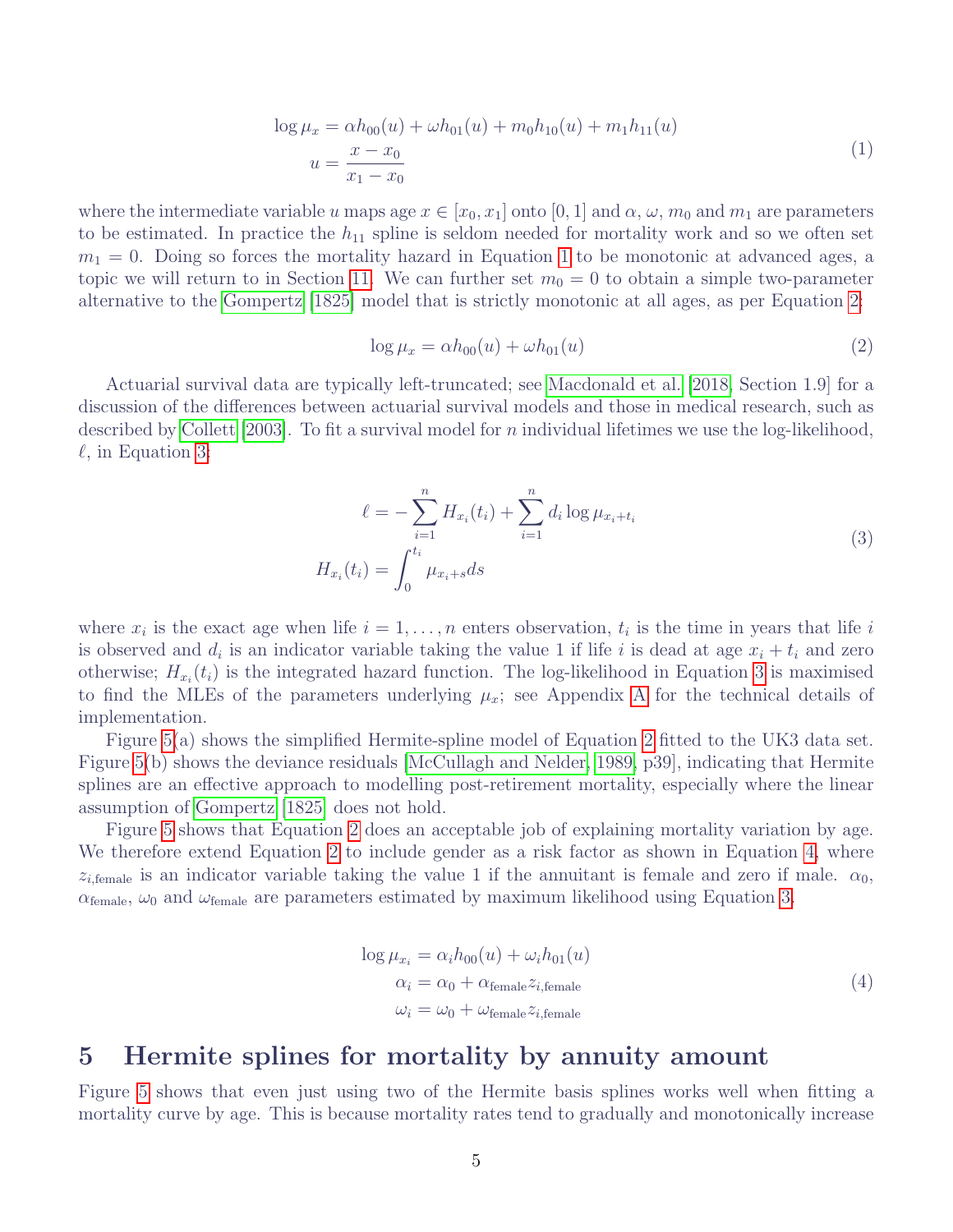<span id="page-7-0"></span>

Figure 5: (a) Crude mortality hazard (◦) for UK3 data set with fitted curve from Equation [2.](#page-6-2) (b) Deviance residuals  $\bullet$  from the model fit with dashed lines showing the 95% confidence limits for N(0,1) variates. Data cover ages 55–105 across the period 2015–2020.

with age after retirement. Figure [6](#page-8-0) shows the deviance residuals by size-band, which suggest a more complicated relationship between annuity level and mortality. However, the lower-than-expected mortality for the smallest size-bands is of low materiality for actuarial applications: the five sizebands covering the decile of lives with the smallest annuities account for less than 0.5% of total annuity payments. We are therefore only interested in the general downward trend in mortality with increasing annuity amount, and especially the sharply lower mortality of those receiving the very largest annuities. As with age, we can again consider mortality by annuity amount to be monotonic without material loss of actuarial relevance.

We adopt a two-part approach: (i) a monotonic transform of the annuity amount onto the interval  $[0, 1]$  and (ii) modelling mortality by the transformed amount. For the first step we transform the annuity amount,  $a > 0$  onto the interval [0, 1] so that we can use Hermite splines in the second step. We use a parameterised transform function,  $\tau(a, \lambda_0)$ , defined in Equation [5:](#page-7-1)

<span id="page-7-1"></span>
$$
\tau(a,\lambda_0) = \frac{ae^{\lambda_0}}{1 + ae^{\lambda_0}}
$$
\n(5)

The operation of the transform function in Equation [5](#page-7-1) is demonstrated in Figure [7,](#page-8-1) where the parameter  $\lambda_0$  allows the transform function to adapt simultaneously to the kurtosis of the portfolio and the mortality effect of annuity amount.

The transformation in the right panel of Figure [7](#page-8-1) leads to a deliberately unequal distribution of lives and deaths, as shown in Figures [8\(](#page-9-0)a) and (b). However, a useful actuarial consequence is that the unequal distribution focuses on the financially signficant annuities: the interval [0.95, 1] contains the 155 largest annuities with 9.57% of total annuity amounts, whereas the similar-sized interval [0, 0.05] has the 18,437 smallest annuities with just 0.96% of the total annuity amounts.

We treat a zero annuity amount as the baseline and use the single  $h_{01}$  Hermite spline to model the change (reduction) of mortality with increasing annuity amount on the transformed scale. We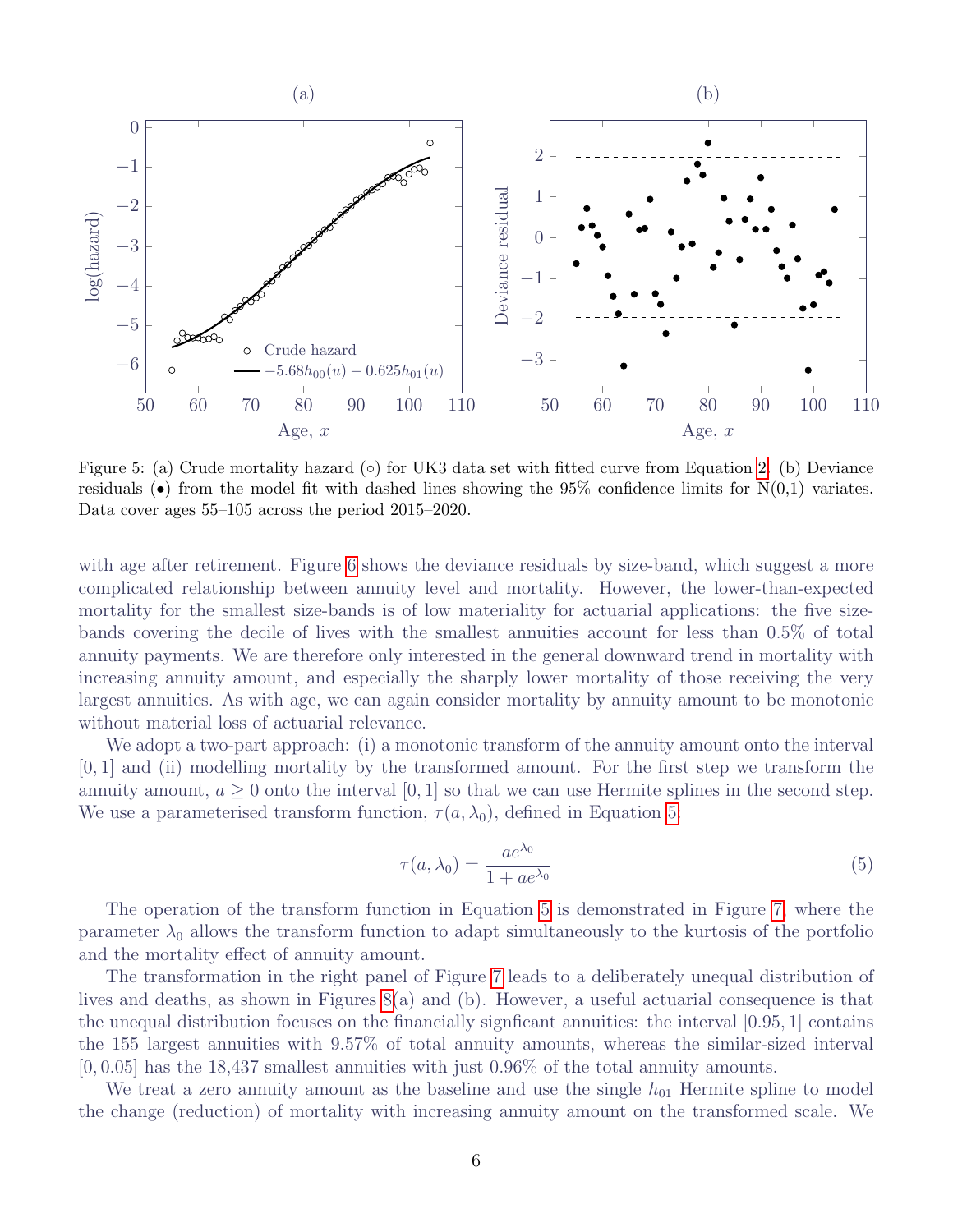<span id="page-8-0"></span>

Figure 6: Deviance residuals by size-band for the model specified by Equation [4,](#page-6-4) i.e. after accounting for variation by age and gender. Each of the fifty size-bands contains around 2% of the lives in the UK3 portfolio. The dashed lines show the  $95\%$  confidence limits for  $N(0,1)$  variates.

<span id="page-8-1"></span>

Figure 7: Histograms of annuity amounts. (a) shows the untransformed amounts,  $a_i$ , displaying extreme kurtosis (there are four individuals with pensions in excess of £800,000 p.a.). (b) shows the amounts transformed by  $a_i e^{-8.58082}/(1 + a_i e^{-8.58082})$ , showing a marked reduction in kurtosis. The value of  $\hat{\lambda}_0 = -8.58082$ comes from the model in Table [1,](#page-9-1) where it was estimated with reference to the mortality characteristics of the UK3 portfolio.

<span id="page-8-2"></span>thus further extend the model in Equation [4](#page-6-4) to include a continuous allowance for annuity amount, as in Equation [6:](#page-8-2)

$$
\log \mu_{x_i} = \alpha_i h_{00}(u) + \omega_i h_{01}(u)
$$
  
\n
$$
\alpha_i = \alpha_0 + \alpha_{\text{female}} z_{i,\text{female}} + \omega_{\text{amount}} h_{01}(\tau(a_i, \lambda_0))
$$
  
\n
$$
\omega_i = \omega_0 + \omega_{\text{female}} z_{i,\text{female}}
$$
\n(6)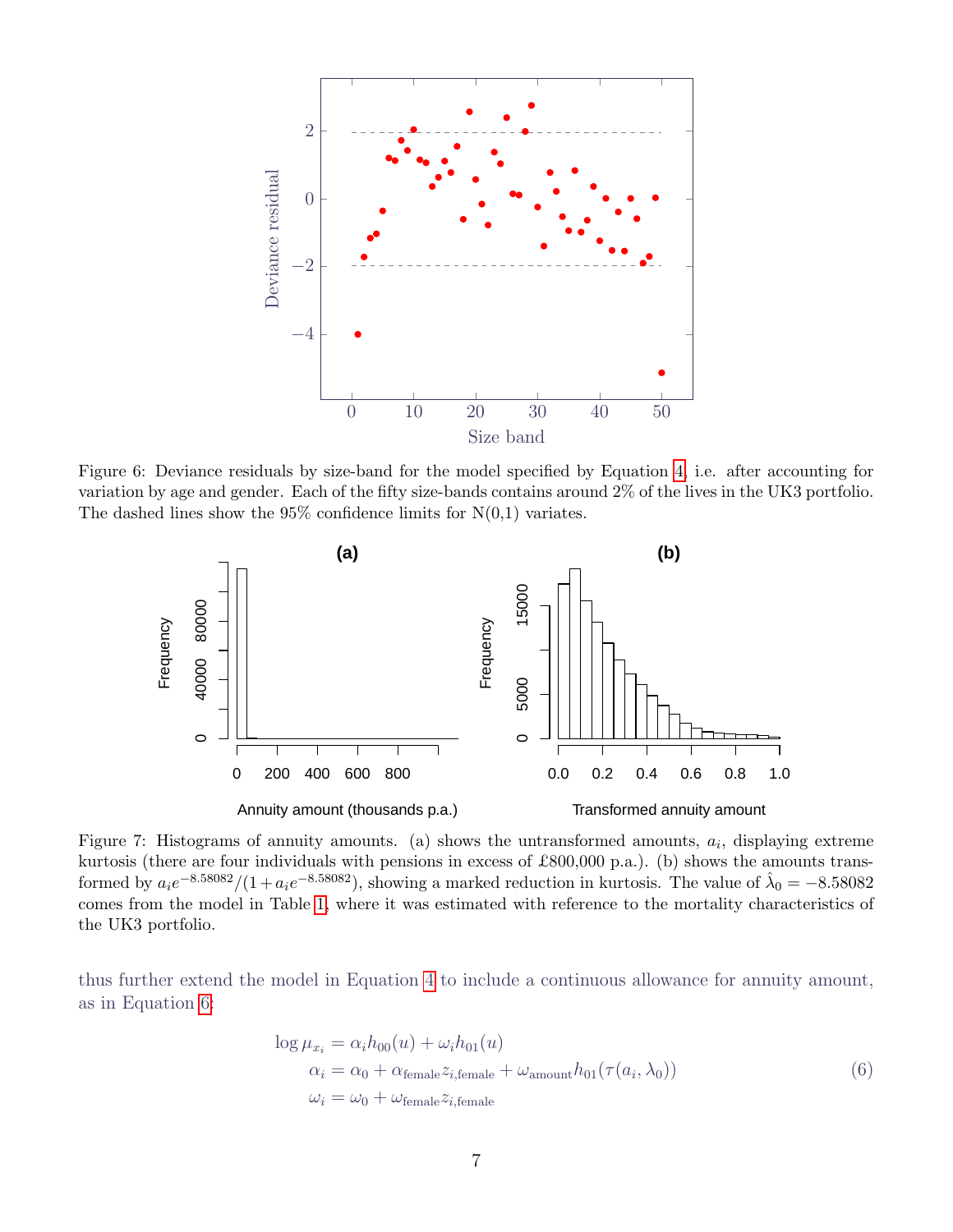<span id="page-9-0"></span>

Figure 8: (a) Lives, (b) deaths and (c) proportion of annuity amounts by transformed annuity amount.

The parameter  $\omega_{\text{amount}}$  represents the maximum mortality reduction from a near-infinite annuity income relative to zero income. In Equation [6](#page-8-2) the function  $\tau$  () is the logistic transform in Equation [5,](#page-7-1) although [Richards](#page-25-7) [\[2021a\]](#page-25-7) considers some alternative transform functions.

The above approach to mortality varying by annuity amount means that the amounts effect can be handled statistically without discrete size-bands. This avoids discretisation error and also means that we can extrapolate mortality effects for annuity amounts above the upper limit in the calibrating data set. This latter aspect is particularly useful when calibrating a pricing basis, since an insurer may encounter pension sizes during quotation that are far above the largest pension amount in its own experience data. Table [1](#page-9-1) shows the parameter estimates for the UK3 portfolio; it is a parsimonious model accounting for three age-varying risk factors with just  $p = 6$  parameters for  $n = 116,056$  lives. The information criterion from [Akaike](#page-23-0) [\[1987\]](#page-23-0) is shown  $(ATC = -2\ell + 2p)$ , along with the Bayesian Information Criterion [\[Schwarz, 1978\]](#page-26-3)  $(BIC = -2\ell + p \log n)$ . For further details of this continuous approach to the amounts effect, see [Richards](#page-25-7) [\[2021a\]](#page-25-7). Alternatively, see [van Berkum et al.](#page-26-4) [\[2020\]](#page-26-4) for a different approach using thin-plate splines.

<span id="page-9-1"></span>Table 1: Parameter estimates for UK3 portfolio, together with numbers of contributing lives and deaths. The model is specified in Equation [6.](#page-8-2) Ages covered are 55–105, using data from 1st January 2015 to 31st December 2020. AIC=187,693 and BIC=187,751.

| Parameter                | Name                     | Estimate   | Std. err. Z-value |           | Lives   | Deaths |
|--------------------------|--------------------------|------------|-------------------|-----------|---------|--------|
| $\alpha_0$               | Intercept                | $-5.45242$ | 0.03244           | $-168.08$ | 116,056 | 25,081 |
| $\alpha_{\text{female}}$ | Gender.F                 | $-0.60228$ | 0.05370           | $-11.22$  | 34,875  | 6,429  |
| $\omega_{\text{female}}$ | Gender.F:Oldest          | $-0.20897$ | 0.03787           | $-5.52$   | 34,875  | 6,429  |
| $\omega_0$               | Oldest                   | $-0.53007$ | 0.02021           | $-26.23$  | 116,056 | 25,081 |
| $\omega_{\rm amount}$    | AmountUltimate           | $-0.66319$ | 0.11206           | $-5.92$   | 116,056 | 25,081 |
| $\lambda_0$              | AmountTransformParameter | $-8.58082$ | 0.27120           | $-31.64$  | 116,056 | 25,081 |

Figure [9](#page-10-1) shows the deviance residuals by transformed annuity amount before and after fitting the continuous amounts factor. The overall fit of the model has improved, as measured by the AIC, BIC and  $\chi^2$  test statistic by size-band. However, we have made an important trade-off in quality of fit: improved fit for the larger annuity amounts comes at the cost of a worsened fit for the smallest annuity amounts. Actuarially we are content with this trade-off due to materiality, as Figure  $8(c)$ shows that the worsened fit accounts for just 0.96% of the annuity amounts, and is thus a tiny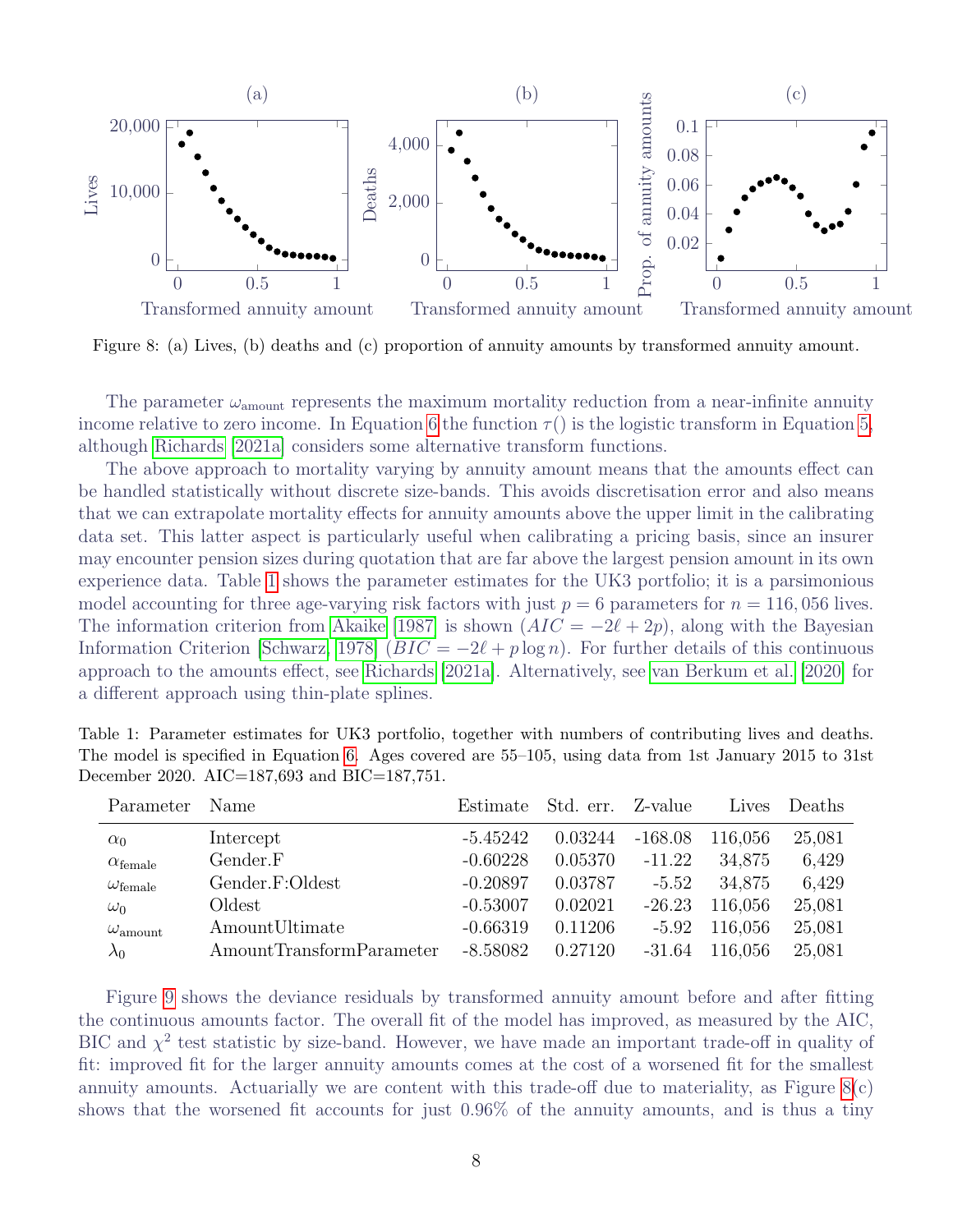proportion of overall liabilities.

<span id="page-10-1"></span>

Figure 9: Deviance residuals,  $\{r_m : m = 1, \ldots, 20\}$ , by transformed annuity amount for two models. (a) is for a model including age and gender only with  $\sum_m r_m^2 = 67.8$ . (b) is for a model with age, gender and annuity level with  $\sum_m r_m^2 = 45.0$ . The deviance residuals are calculated for twenty intervals each of length 0.05, which have very different numbers of lives and deaths, as shown in Figure [8.](#page-9-0) Note that the grouping here was performed purely for the purpose of residual calculation, and that the underlying mortality model by annuity amount is fully continuous. The dashed lines show the  $95\%$  confidence limits for  $N(0,1)$  variates.

Table [2](#page-10-2) shows the development of model fit from adding age, gender and annuity amount as mortality risk factors. As expected, the information criteria reduce as statistically significant risk factors are added. The sum of squared residuals does not have a similarly monotonic progression: moving from a model with age only to one with age and gender increases  $\sum_m r_m^2$  calculated against pension size. This is not an aberration: the same phenomenon is observed when calculating deviance residuals against duration (not shown).

<span id="page-10-2"></span>

| Table 2: Information criteria (ICs) from stepwise inclusion of age, gender and annuity amount as risk factors. |  |  |  |  |  |  |  |
|----------------------------------------------------------------------------------------------------------------|--|--|--|--|--|--|--|
|                                                                                                                |  |  |  |  |  |  |  |

|                                |        | Equation Parameter |                 |                 |                  |
|--------------------------------|--------|--------------------|-----------------|-----------------|------------------|
| Risk factors                   | number | count              | AIC             | BIC \           | $\sum r_m^2$     |
|                                |        |                    |                 |                 | $\boldsymbol{m}$ |
| Age only                       |        |                    |                 | 188,413 188,433 | 60.7             |
| Age and gender                 |        | $\overline{4}$     | 187,774 187,813 |                 | 67.8             |
| Age, gender and annuity amount | 6      |                    | 187,693 187,751 |                 | 45.0             |

<span id="page-10-0"></span>Mortality levels tend to vary monotonically by age. They also can be approximated as such for annuity amount, even if the fit for the very smallest annuities is not ideal. Thus, mortality by age and annuity amount can both be modelled using Hermite splines once each continuous variable is mapped onto the real interval  $[0, 1]$ . However, modelling mortality variation in calendar time is not monotonic, for which we need another kind of spline.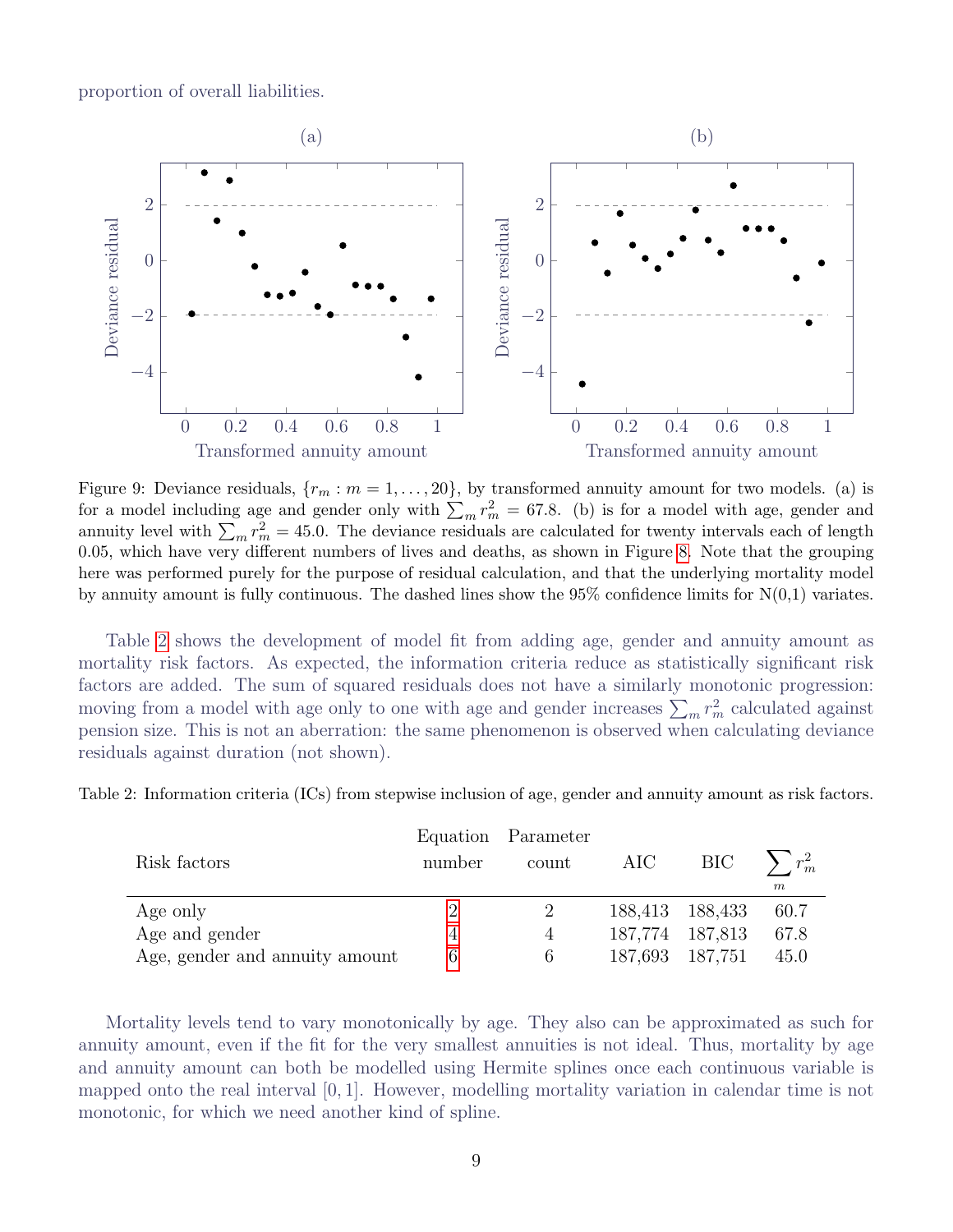#### 6 Schoenberg splines for mortality levels over time

<span id="page-11-0"></span>Mortality levels can fluctuate sharply over short periods of time, as shown in Figure [10,](#page-11-0) where seasonal variation is evident along with the COVID-19 shock in April 2020. Unlike mortality by age and annuity amount, patterns of mortality in time are not monotonic. We therefore require a method with sufficient local flexibility to reflect the rise and fall of mortality levels over time. For this we use the splines of [Schoenberg](#page-26-1) [\[1964\]](#page-26-1). Schoenberg's splines are based on polynomials of degree bdeg spanning  $(bdeq + 2)$  knot points. The knot points are unique values on the real line and in many applications they are uniformly spaced. However, uniform knot spacing is not mandatory [\[Kaishev](#page-25-8) [et al., 2016\]](#page-25-8) and Section [8](#page-15-0) will demonstrate an application of unequally spaced knots.



Figure 10: Mortality level in time for a mature US annuity portfolio using a semi-parametric estimator. The vertical dotted line indicates 1st April 2020. Source: [Richards](#page-25-2) [\[2021b,](#page-25-2) Figure 3(c)].

Outside of a spline's starting and end knots the spline takes the value zero, making it a purely local function. Figure [11](#page-12-0) shows four Schoenberg splines of varying degrees, and more detail on such splines can be found in [de Boor](#page-24-0) [\[2001\]](#page-24-0) and [Eilers and Marx](#page-24-1) [\[2021\]](#page-24-1).

Schoenberg splines are not new in mortality modelling: [Eilers et al.](#page-24-13) [\[2004\]](#page-24-13) applied them to modelling mortality trends in grouped counts. This is done by forming a basis of cubic Schoenberg splines (B-splines) in calendar time, as shown in Figure [12.](#page-12-1)

We define  $B_j(y)$  as the j<sup>th</sup> basis spline evaluated at time y. Whereas formulae for Hermite hsplines are explicit, as in Figure [4,](#page-5-2) Schoenberg B-splines are typically defined by means of a recurrence relation; see [de Boor](#page-24-0) [\[2001,](#page-24-0) page 90]. We further define  $\mu_{x,y}$  as the mortality hazard at exact age x and calendar time y. We can then use a B-spline basis as in Figure [12](#page-12-1) to form an age-period model for  $\mu_{x,y}$  as per Equation [7:](#page-11-1)

<span id="page-11-1"></span>
$$
\log \mu_{x,y} = \log \mu_x + \sum_{j \ge 1} \kappa_{0,j} B_j(y) \tag{7}
$$

The parameter  $\kappa_{0,j}$  corresponds to the j<sup>th</sup> B-spline, and summation is from  $j = 1$  as the spline  $j = 0$  is absorbed into the baseline hazard. We use the zero subscript for the series  $\{\kappa_{0,j}\}\)$  to distinguish it from the  $\kappa$  term used in a simpler approach to time-varying mortality in [Richards](#page-25-5) [\[2020,](#page-25-5) Section 7]. To estimate the  $\kappa_{0,i}$  along with any other parameters, we maximise the log-likelihood in Equation [8:](#page-13-0)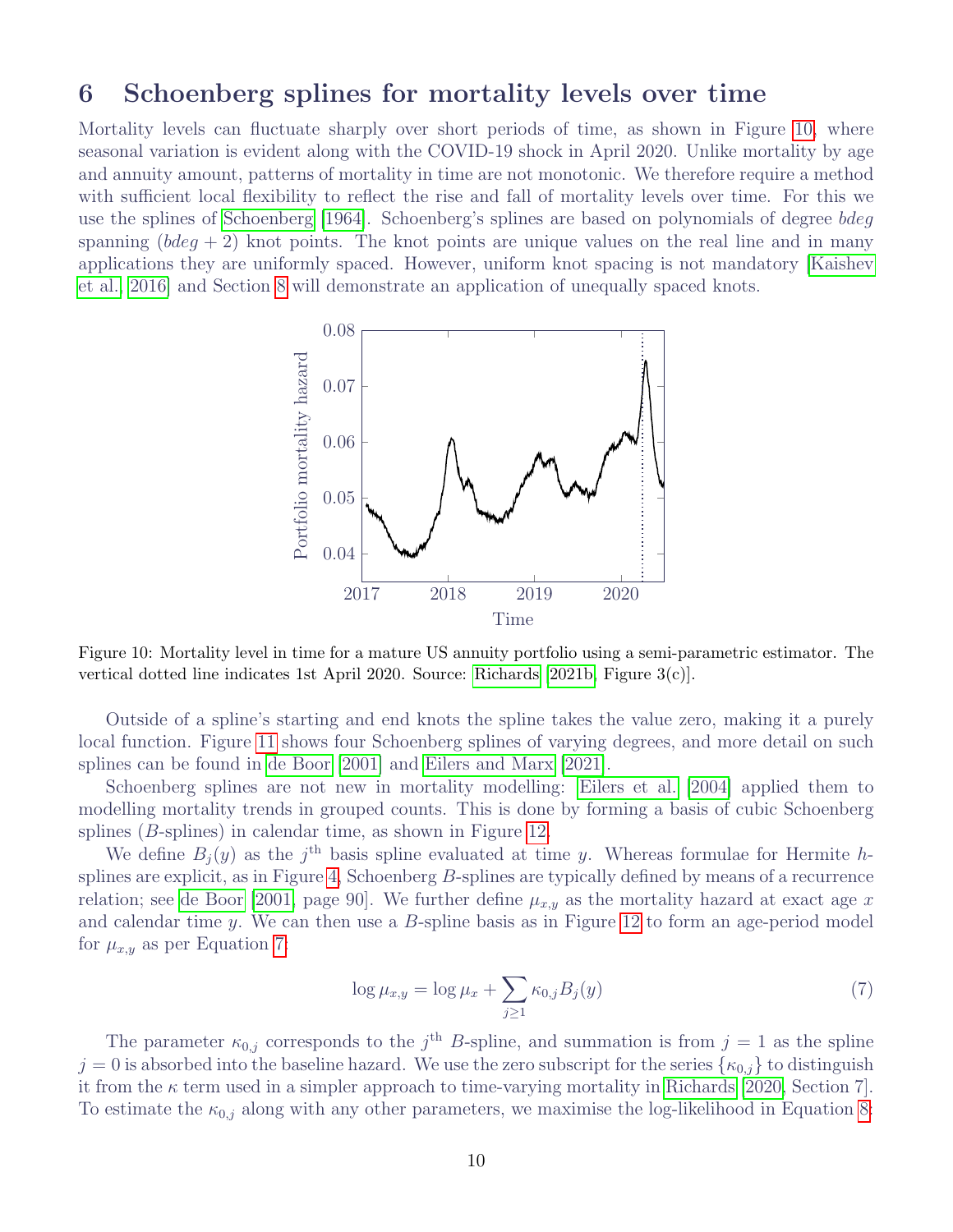<span id="page-12-0"></span>

Figure 11: [Schoenberg](#page-26-1) [\[1964\]](#page-26-1) splines with one-year spacing between knot points (marked  $\bullet$ ). (a) bdeg = 0, (b)  $bdeg = 1$ , (c)  $bdeg = 2$  and (d)  $bdeg = 3$ . In this specimen example, each spline is zero before the knot at 2015 and zero above the knot  $(bdeg + 1)$  knots to the right. The area under each spline is 1.

<span id="page-12-1"></span>

Figure 12: A basis of nine equally-spaced cubic B-splines spanning 1st January 2015 to 31st December 2020, indexed  $j = 0, 1, \ldots, 8$ . Splines in solid black lie completely within the period, while splines in dashed grey are edge splines that only partly lie in the period being spanned. Knot points are marked •. Note that at any time-point  $y \in [2015, 2021]$ , there are always four non-zero splines that sum to 1. This is not true outside [2015, 2021], meaning the method cannot extrapolate outside the calibration interval.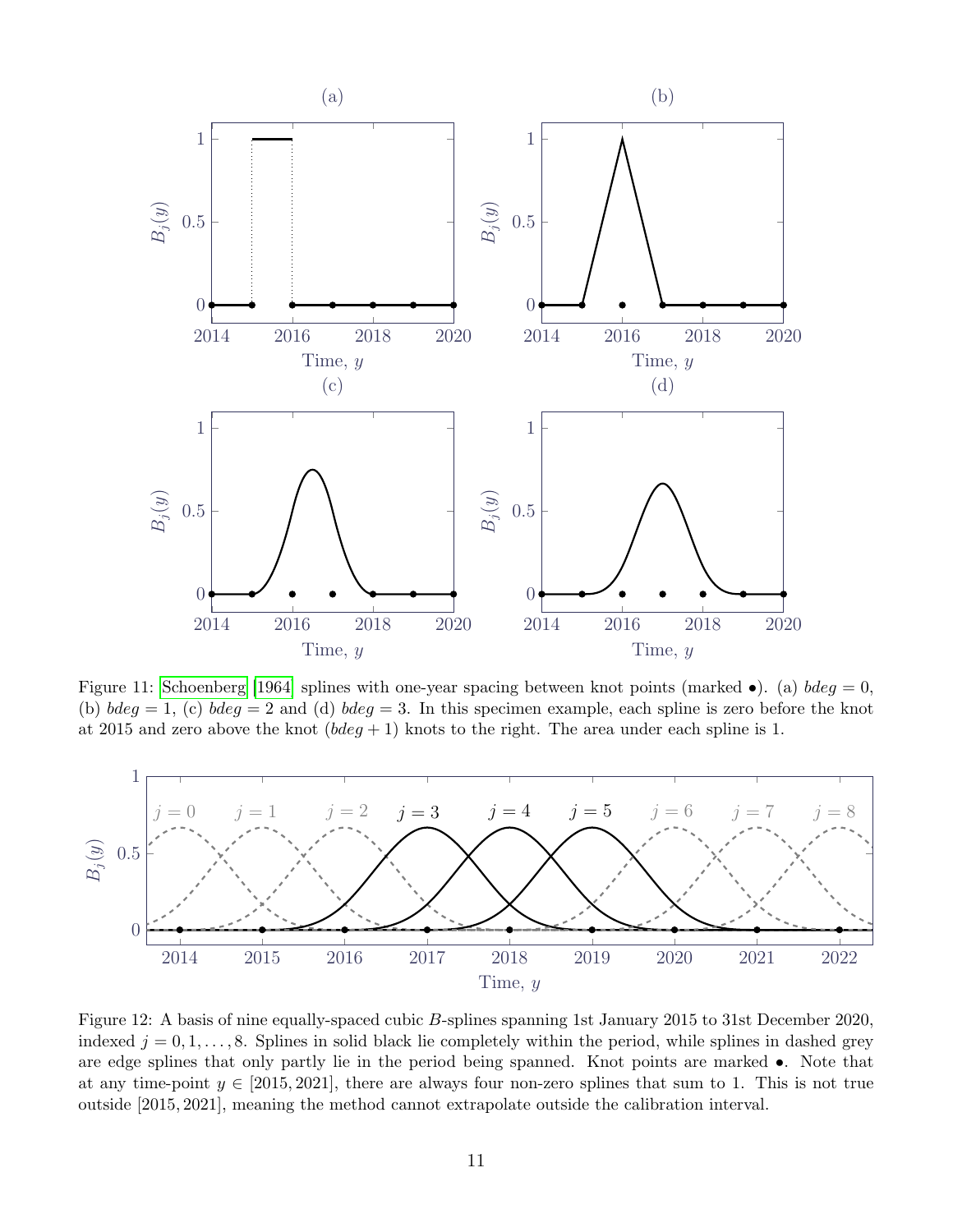$$
\ell = -\sum_{i=1}^{n} H_{x_i, y_i}(t_i) + \sum_{i=1}^{n} d_i \log \mu_{x_i + t_i, y_i + t_i}
$$
  

$$
H_{x_i, y_i}(t_i) = \int_0^{t_i} \mu_{x_i + s, y_i + s} ds
$$
 (8)

<span id="page-13-0"></span>where life i enters observation at exact age  $x_i$  at exact year  $y_i$ , and is observed for exactly  $t_i$  years;  $H_{x_i,y_i}(t_i)$  is the integrated hazard that now depends on both age at entry and year of entry. Some sample estimates of  $\kappa_{0,j}$  are given in Table [3,](#page-13-1) which are then applied to the  $B_j$  in Figure [13](#page-13-2) to show the local flexibility. Finally, the various  $\hat{\kappa}_{0,j}B_j$  products are summed in Figure [14](#page-14-1) to show how the estimated mortality level varies over time.

<span id="page-13-1"></span>Table 3: Estimates of  $\kappa_{0,j}$  for  $j = 1, 2, ..., 8$  for UK3 portfolio, uses data for the age range 55–105 from 1st January 2015 to 31st December 2020.  $\kappa_{0,0} = 0$  by construction because it is absorbed into the baseline hazard.

<span id="page-13-2"></span>

Figure 13:  $\hat{\kappa}_{0,j}B_j(y)$  using the nine basis splines in Figure [12](#page-12-1) and the estimates in Table [3.](#page-13-1) Knot points are marked •.

Note that absorbing  $\kappa_{0,0}$  into the baseline as in Equation [7](#page-11-1) is just one way of specifying the necessary identifiability constraint, in this case  $\kappa_{0,0} = 0$ . That a constraint is required comes from the identity in Equation [9:](#page-13-3)

<span id="page-13-3"></span>
$$
\log \mu_{x,y} = \alpha_0 h_{00}(u) + \omega_0 h_{01}(u) + \sum_{j \ge 0} (\kappa_{0,j} - c) B_j(y)
$$
  
=  $\alpha_0 h_{00}(u) + \omega_0 h_{01}(u) - c + \sum_{j \ge 0} \kappa_{0,j} B_j(y), \text{ as } \sum_{j \ge 0} c B_j(y) = c, \forall c \in \mathbb{R}$   
=  $(\alpha_0 - c) h_{00}(u) + (\omega_0 - c) h_{01}(u) + \sum_{j \ge 0} \kappa_{0,j} B_j(y), \text{ as } h_{00}(u) + h_{01}(u) = 1$  (9)

Without an identifiability constraint there is an infinite choice of real-valued  $c$  that can be deducted from each  $\kappa_{0,j}$  and added to  $\alpha_0$  and  $\omega_0$  in Equations [1](#page-6-1) or [2](#page-6-2) and still yield the same fit. As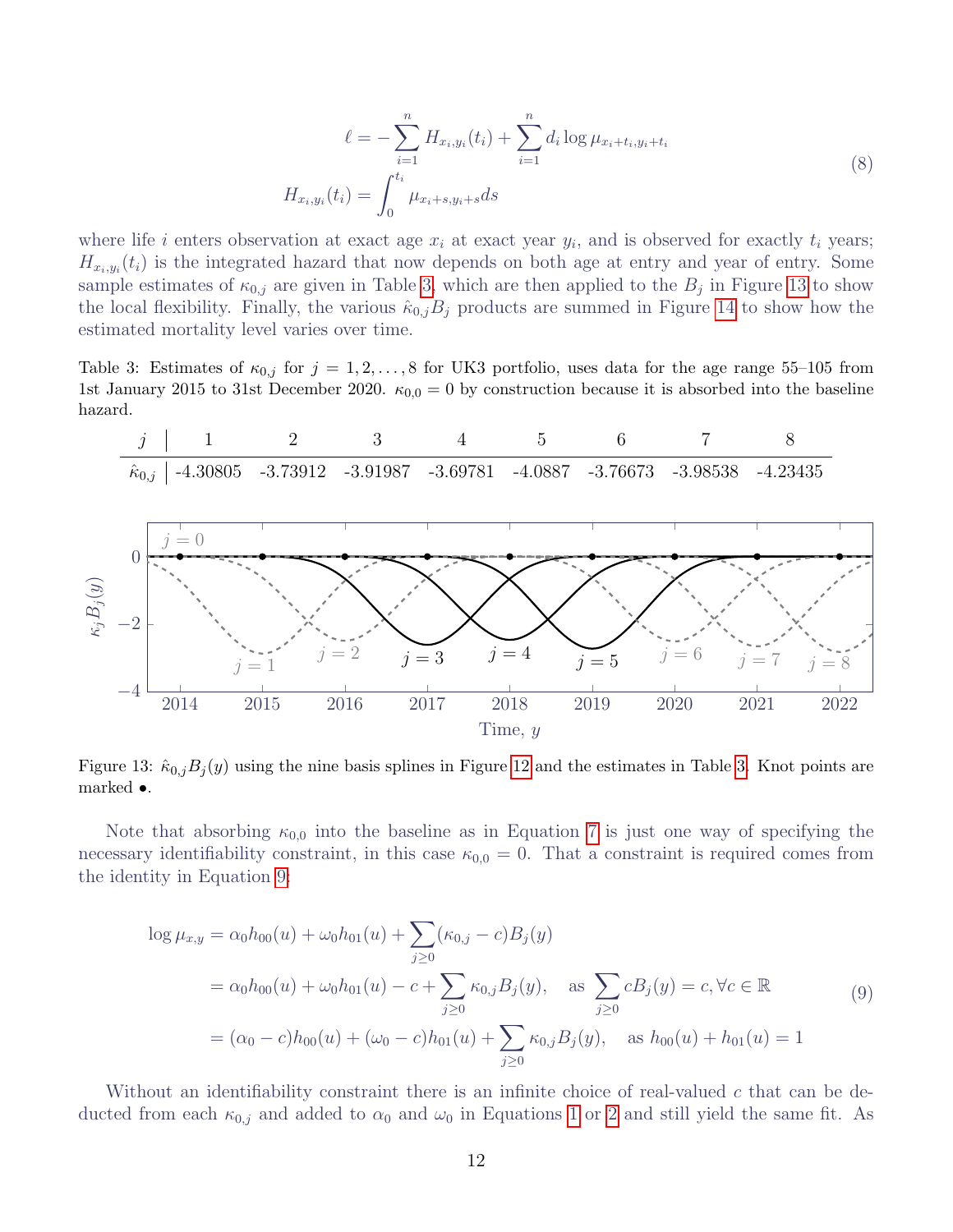a consequence, the vertical scale in Figure [14\(](#page-14-1)a) is somewhat arbitrary, and depends in large part on the mortality experience covered by the right-hand part of spline  $B_0$  (see for example the spline  $j = 0$  in Figure [12](#page-12-1) relative to the period from 1st January 2015).

We can use Equation [9](#page-13-3) to normalise the Schoenberg spline function to take the value zero at a particular point in calendar time. This is useful if we regard that point in time as having a meaning and we want to compare subsequent mortality levels (as is done in Figure [17,](#page-17-1) for example). For example, 1st October 2019 (2019.75 decimalised) represents the last mid-point between a summer trough and a winter peak before the COVID-19 pandemic, and so might be regarded as the most recent suitable timepoint unaffected by seasonal swings, pandemic shocks and unreported deaths. If we define  $c_{2019.75} = \sum_{j\geq 1} \hat{\kappa}_{0,j} B_j(2019.75)$  we can then deduct this value from each  $\hat{\kappa}_{0,j}$  and normalise the Schoenberg spline function without distorting the model fit as long as we also add  $c_{2019.75}$  to the estimates  $\hat{\alpha}_0$  and  $\hat{\omega}_0$  ( $c_{2019.75}$  of course needs to be recalculated whenever the knot points in the spline basis change). Figure [14\(](#page-14-1)b) shows the resulting normalised Schoenberg spline.

<span id="page-14-1"></span>

Figure 14: Schoenberg time-spline function spanning 1st January 2015 to end-2020 using the basis splines in Figure [12](#page-12-1) and the  $\hat{\kappa}_{0,j}$  in Table [3.](#page-13-1) Panel (a) shows the unadjusted spline function, while panel (b) shows the function normalised at zero at 2019.75, the last mid-point between a summer trough and winter peak before the COVID-19 pandemic. Note that summation in panel (b) is from  $j = 0$  because the coefficient of  $B_0$  is no longer zero.

## <span id="page-14-0"></span>7 Modelling seasonal variation and COVID-19 shocks

Mortality has long been known to have a major seasonal component; [Rau](#page-25-9) [\[2007,](#page-25-9) Chapter 2] gives a comprehensive introduction, covering both historical and modern aspects. Seasonal variation is also pronounced in pensioner mortality, as demonstrated by [Richards et al.](#page-25-10) [\[2020\]](#page-25-10) with a recurring annual cosine term. Such an approach estimates an average seasonal effect within each year, with peak mortality in winter and low mortality in summer. However, this approach cannot account for years with heavier-than-average winter mortality, nor will it account for slight shifts in the timing of the winter peak.

We can address these issues by increasing the number of knots per year. This increases the number of splines needed to span 2015–2020, with the resulting mortality level shown in Figure [15](#page-15-1) for two, four and ten knots per year.

Figure [15\(](#page-15-1)a) shows that using two knots per year picks up the seasonal variation with the winter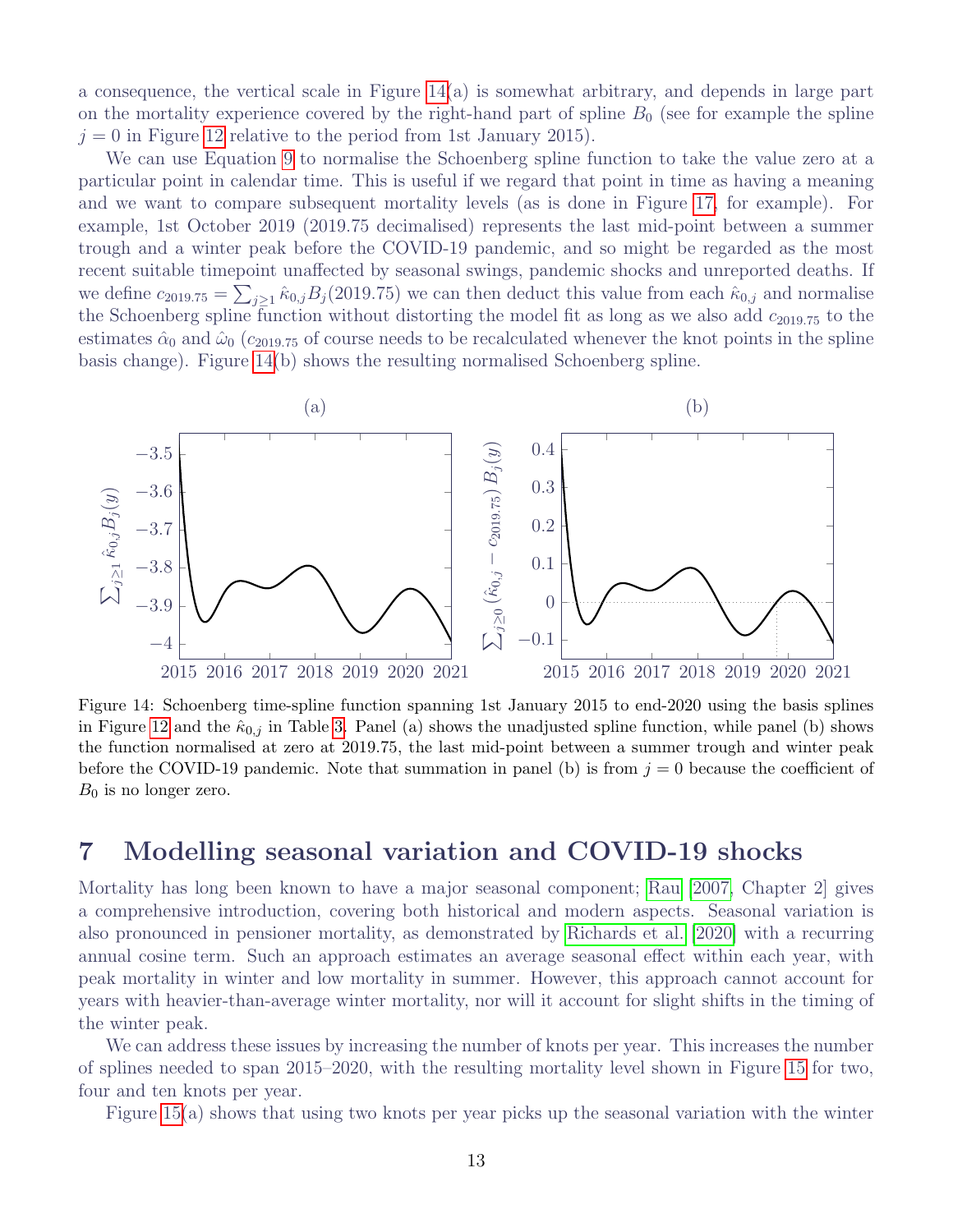<span id="page-15-1"></span>

Figure 15: Addition to log(hazard) using equally-spaced knots, normalised at 0 for 1st October 2019 . (a) 2 knots per year, (b) 4 knots per year and (c) 10 knots per year.

peaks around January of each year 2015–2019. The exception is 2020, where the expected winter peak in January has merged with the COVID-19 mortality spike of April and May 2020, resulting in an aggregate peak shifted more towards the time of the first COVID-19 shock. Another feature of Figure [15\(](#page-15-1)a) is the deep trough leading up to the end of 2020; this could be either a real feature of the data, say due to the COVID-19 mortality being partly due to brought-forward deaths, or else an artefact from the B-spline basis having insufficient flexibility to cope with the short-term intensity of the two COVID-19 shocks in Figure [3.](#page-4-1) To resolve this, we can increase the knot density further, as in Figure [15\(](#page-15-1)b) and (c), but we face a difficult balancing act — increasing the knot density allows the nature of the COVID-19 spike to come through, but at the expense of weakening the signal at other times.

Table [4](#page-16-0) summarises the model fits using various equally spaced knot densities. According to the AIC, the model with ten knot points per year is the best fit, which is rather contradicted by the fluctuations in Figure [15\(](#page-15-1)c). In contrast, the BIC indicates that two knot points per year is the best fit. The conflicting messages are likely due to the large number of parameters not being penalised as heavily in the AIC. In mainstream statistical work a small-sample correction to the AIC is often used because of this [\[Macdonald et al., 2018,](#page-25-3) page 98]. However, in actuarial work the sample size is typically not a problem due to there being tens of thousands of data points ( $n = 116,056$  for the UK3 portfolio here). Rather, the issue is a large number of parameters for a given risk factor — with four or more knot points per year, many of the  $\kappa_{0,j}$  parameters prior to the mortality shock are not explaining enough variation to justify their inclusion. [\(Ye](#page-26-5) [\[1998,](#page-26-5) p120] notes that "flexibility often leads to substantial overfitting") A possible explanation for the failure of the AIC is given by [Owen](#page-25-11) [\[1991,](#page-25-11) pp102–103], albeit in the context of a different model: where a statistically significant parameter is being estimated, the estimation costs one degree of freedom; however, if the parameter is statistically insignificant, the estimation costs more than one degree of freedom. Thus, where unnecessary spline parameters are introduced, the standard definition of the AIC may fail to properly penalise this. We will consider this drawback of the AIC again in Sections [11](#page-19-0) and [12.](#page-20-0)

## <span id="page-15-0"></span>8 Increasing the knot density around shock times

Figure [15\(](#page-15-1)c) shows that increasing the density of the knot points allows the COVID-19 mortality shock to be clearly identified in terms of height and timing. However, the development from Figure [15\(](#page-15-1)a) to (c) also suggests the introduction of random variation for the non-covid period. It is undesirable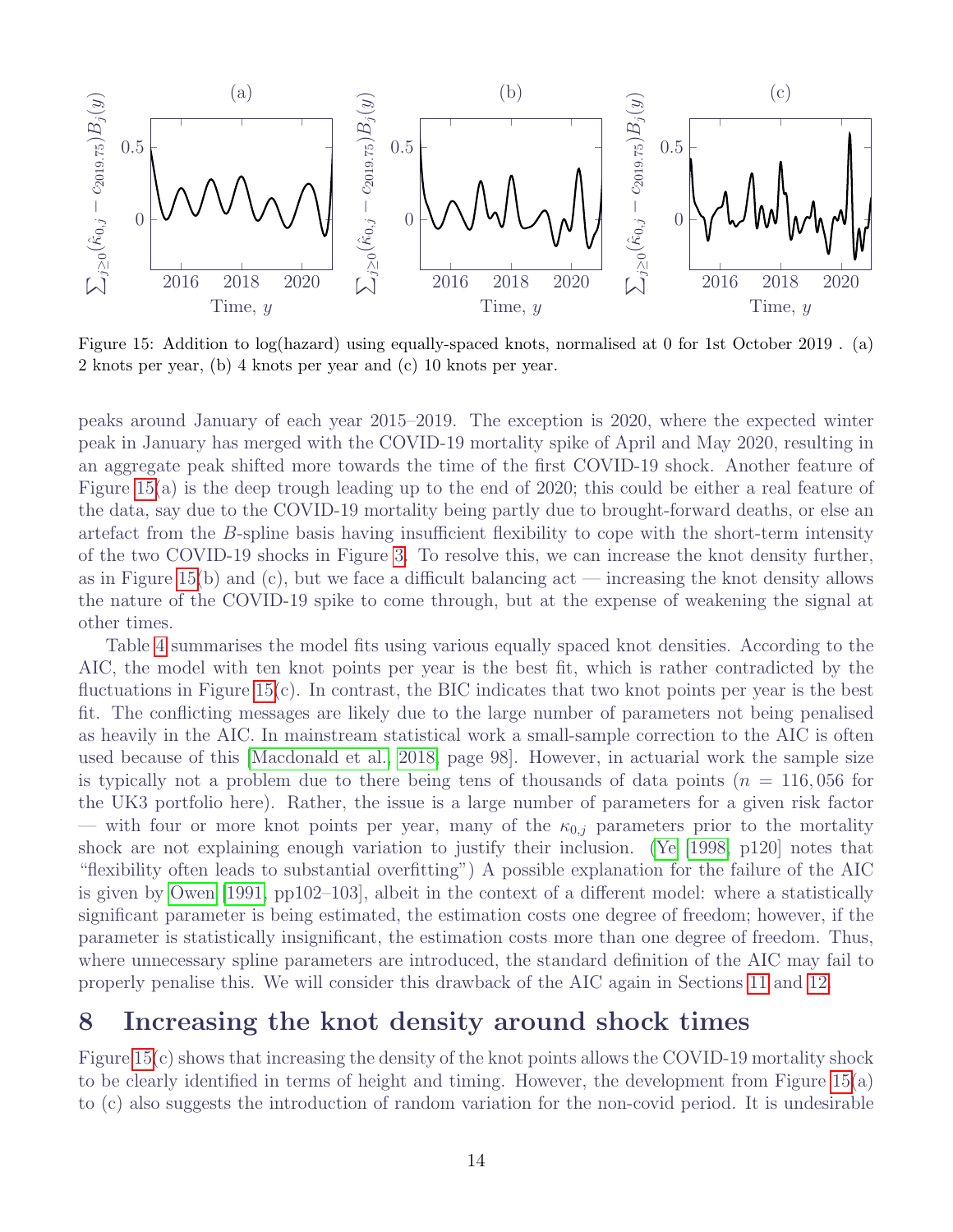<span id="page-16-0"></span>Table 4: Information criteria (ICs) for various knot densities with equal spacing. UK3 portfolio for 1st January 2015 to end-2020. ICs and parameter counts can be compared with Table [2](#page-10-2) as the underlying data are identical. The optimal AIC and BIC values are underlined.

| <b>BIC</b> |
|------------|
| 187,729    |
| 187,605    |
| 187,634    |
| 187,901    |
|            |

to add knot points where flexibility is not required, so we address this by providing extra knots only where they are needed. One approach is to use half-yearly-spaced knots for all years, but to add extra knots around the time of the first COVID-19 spike in April and May 2020, as shown in Figure [16.](#page-16-1) We justify this from our *a priori* knowledge of the population COVID-19 mortality in Figure [3.](#page-4-1)

<span id="page-16-1"></span>

Figure 16: Part of a basis of nineteen variably-spaced cubic B-splines spanning 1st January 2015 to end-2020, indexed  $j = 0, 1, \ldots, 18$  (only splines  $j = 10, \ldots, 18$  are shown). Splines in solid black lie completely within the period, while splines in dashed grey are edge splines that only partly lie in the period being spanned. Knot points are marked •.

Figure [17](#page-17-1) shows the resulting mortality levels in time, with the expected seasonal fluctuation and the first COVID-19 spike around April 2020. The mixed approach with two knots per year for pre-covid years and additional knots for the pandemic shock works well in capturing the salient features in time. Figure [17\(](#page-17-1)b) further shows the usefulness of normalising the Schoenberg splines at zero at a point in time — when converted to the hazard scale the multiplier is 1 at the reference point (2019.75 in this case) and we can see that the peak of the COVID-19 spike is nearly double the reference level of mortality. Following the shock in April 2020 there is also an unusually deep summer trough in 2020, which could be a result of "harvesting" due to brought-forward deaths of the frail. Figure [17\(](#page-17-1)b) also shows that the pre-pandemic seasonal trough-to-peak variation varies between around 15–30%, which is consistent with the results in [Richards et al.](#page-25-10) [\[2020,](#page-25-10) Table 2] for a variety of international annuity and pension portfolios.

The BIC for the model behind Figure [17](#page-17-1) is 187,489, which is considerably lower than any of the BICs in Table [4.](#page-16-0) This suggests that the basis of variably spaced knots in Figure [16](#page-16-1) has provided flexibility only where it is needed. The time signal is relatively strong: dropping the factors gender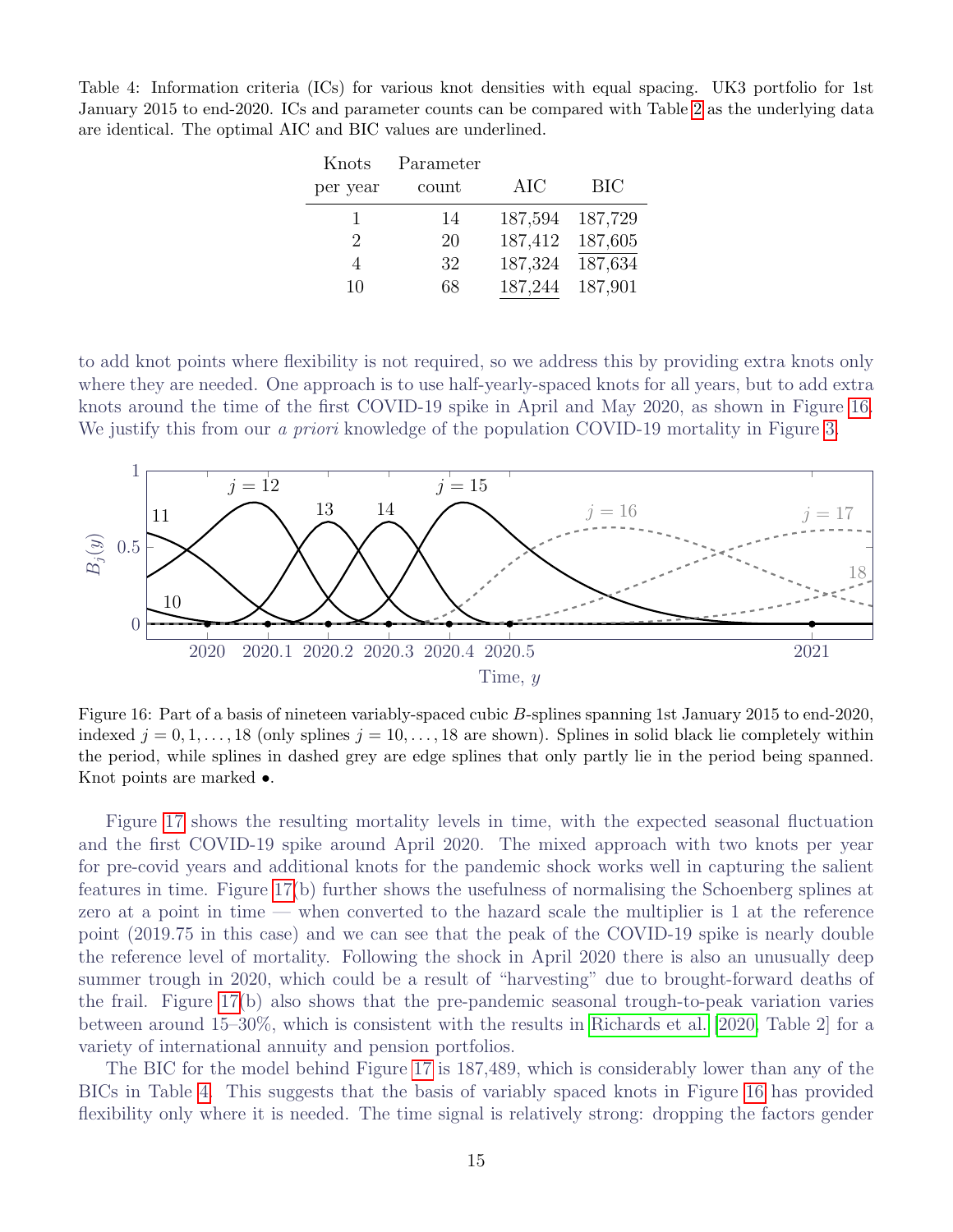<span id="page-17-1"></span>

Figure 17: Mortality level modelled using the spline basis depicted in Figure [16.](#page-16-1) Panel (a) shows the addition to log(mortality), while panel (b) shows the multiplier of the mortality hazard.

and annuity amount from the model leaves Figure [17](#page-17-1) largely unchanged, which justifies the "age plus period" nature of Equation [7.](#page-11-1) However, the BIC for the model behind Figure [17](#page-17-1) does not take into account the fact that the knots were selected with reference to data and judgement (specifically, a comparison of the plots in Figure [15](#page-15-1) and the distribution of COVID-19 deaths in Figure [3\)](#page-4-1). The question of defining and using information criteria is discussed further in Section [12.](#page-20-0)

There are at least two other alternative approaches that would be possible. The first is the optimisation of the number and position of knots by an algorithm targeting a measure of fit; [Kaishev](#page-25-8) [et al.](#page-25-8) [\[2016\]](#page-25-8) propose a knot-addition algorithm and also give a comprehensive overview of related knot-optimisation research. The second approach is to deliberately use too many knots and use a tuning parameter to minimise the variability exhibited in Figure 15 $(c)$ ; [Eilers and Marx](#page-24-14) [\[1996\]](#page-24-14) give details. However, both of these methods have huge computational cost when applied to actuarial data sets, where the number of observations often numbers hundreds of thousands. For example, the UK3 data set in this paper has  $n = 116,056$  records and the model behind Figure [17](#page-17-1) has 19 Schoenberg splines, giving a knot-to-data ratio of around 1:6000. In contrast, the data set from [Kimber et al.](#page-25-12) [\[2009\]](#page-25-12) reworked by [Kaishev et al.](#page-25-8) [\[2016\]](#page-25-8) involves just 1,151 observations and has 227 knots, giving a knot-to-data ratio of 1:5. The model behind Figure [17](#page-17-1) took 1.5 hours to fit using parallel processing over 63 threads [\[Butenhof, 1997\]](#page-24-15), so adding lots more splines — as per [Eilers and Marx](#page-24-14) [\[1996\]](#page-24-14) would result in much longer run-times. Similarly, the repeated refitting with new knots  $\sim$  as per [Kaishev et al.](#page-25-8) [\[2016\]](#page-25-8) — would also be time-consuming when applied to actuarial data sets.

#### <span id="page-17-0"></span>9 Estimating portfolio-specific improvements

An advantage of Equation [7](#page-11-1) is that it can be used to estimate the portfolio-specific mortality improvement  $(PSMI)$ . This can be estimated by selecting either two winter peaks or two summer troughs at time points  $y_1 < y_2$  and using Equation [10:](#page-18-1)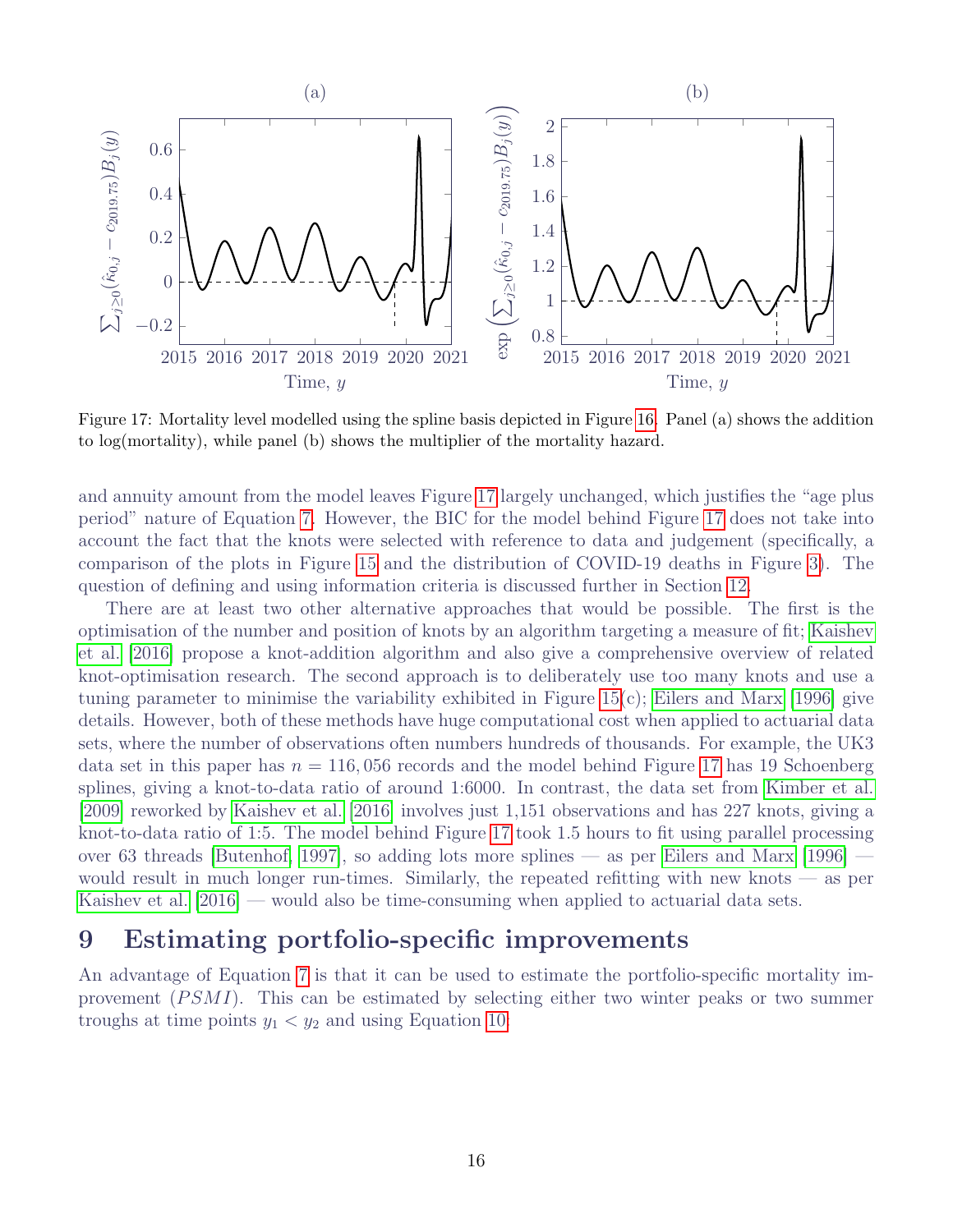<span id="page-18-1"></span>
$$
PSMI = \left[1 - \exp\left(\frac{\sum_{j\geq 1} \kappa_{0,j}(B_j(y_2) - B_j(y_1))}{y_2 - y_1}\right)\right] \times 100\%
$$
\n(10)

Our preference is to use summer troughs, due to the tendency for "sharp peaks in winter and relatively flat troughs in summer" [\[Marx et al., 2010\]](#page-25-13), meaning that winter peaks can be more extreme and variable. From Figure [17\(](#page-17-1)a) the period 2015.5–2019.5 seems to be the most suitable period for estimating the portfolio-specific improvement rate, as the trough in the summer of 2020 may be unusually deep due to brought-forward deaths. With  $y_1 = 2015.5$  and  $y_2 = 2019.5$ , Equation [10](#page-18-1) gives  $PSMI = \left[1 - \exp \left( \frac{-1.00971 - (-0.96219)}{2019.5 - 2015.5} \right) \right]$  $\left[\frac{200971 - (-0.96219)}{2019.5 - 2015.5}\right] \times 100\% = 1.18\%$  p.a. This is an age-independent mortality-improvement rate, as Equation [7](#page-11-1) is an "age effect plus period effect" model.

Table [5](#page-18-2) shows the improvement rates for various combinations of summer troughs in Figure [17.](#page-17-1) Of interest are the strong improvement rates ending in summer 2020 (2020.5), indicating the depth of the mortality dip following the first COVID-19 shock in April 2020. This phenomenon is unrelated to late-reported deaths, which is the subject of Section [10.](#page-18-0) However, it is an open question as to what value such volatile improvement rates have when summer troughs can be almost as variable as winter peaks.

<span id="page-18-2"></span>Table 5: Annualised improvement rates  $(PSMI)$  between summer troughs in Figure [17.](#page-17-1)

| Period | Period end |          |                                    |         |         |  |  |
|--------|------------|----------|------------------------------------|---------|---------|--|--|
| start  |            |          | 2016.5 2017.5 2018.5 2019.5 2020.5 |         |         |  |  |
| 2015.5 | $-2.8\%$   | $-2.1\%$ | $0.1\%$                            | $1.2\%$ | $2.4\%$ |  |  |
| 2016.5 |            | $-1.4\%$ | $1.5\%$                            | 2.5%    | $3.6\%$ |  |  |
| 2017.5 |            |          | $4.3\%$                            | $4.3\%$ | $5.2\%$ |  |  |
| 2018.5 |            |          |                                    | $4.4\%$ | $5.7\%$ |  |  |
| 2019.5 |            |          |                                    |         | 7.0%    |  |  |

#### <span id="page-18-0"></span>10 Occurred-but-not-reported deaths (OBNR)

Although the UK3 portfolio data includes experience to the end of June 2021, we have so far only used the experience to end-2020 to avoid any impact from delays in death reporting. [Richards](#page-25-2) [\[2021b,](#page-25-2) Figure 7] examined the reporting delays for the same portfolio and found minimal impact on mortality experience a quarter of a year or more before the extract date, so discarding the most recent half-year of experience should be more than enough to eliminate OBNR effects. However, discarding experience data is undesirable if it can be avoided, and [Richards](#page-25-2) [\[2021b\]](#page-25-2) proposed a parametric model for late-reported deaths as a means of using all available data without distorting the final results.

However, the reduction in reported mortality leading up to the extract date is just another pattern in time, which means that the Schoenberg spline function in Equation [7](#page-11-1) is also an alternative means of allowing for late-reported deaths. We can therefore extend the spline basis and include all available experience data, including the period most affected by late-reported deaths. The result is presented in Figure [18,](#page-19-1) which shows not only a multiplicative factor falling to zero at the extract date at end-June 2021, but also the second COVID-19 spike of January 2021. Figure [3](#page-4-1) suggests that the second COVID-19 spike should be around the same height as the first, and so it is possible that the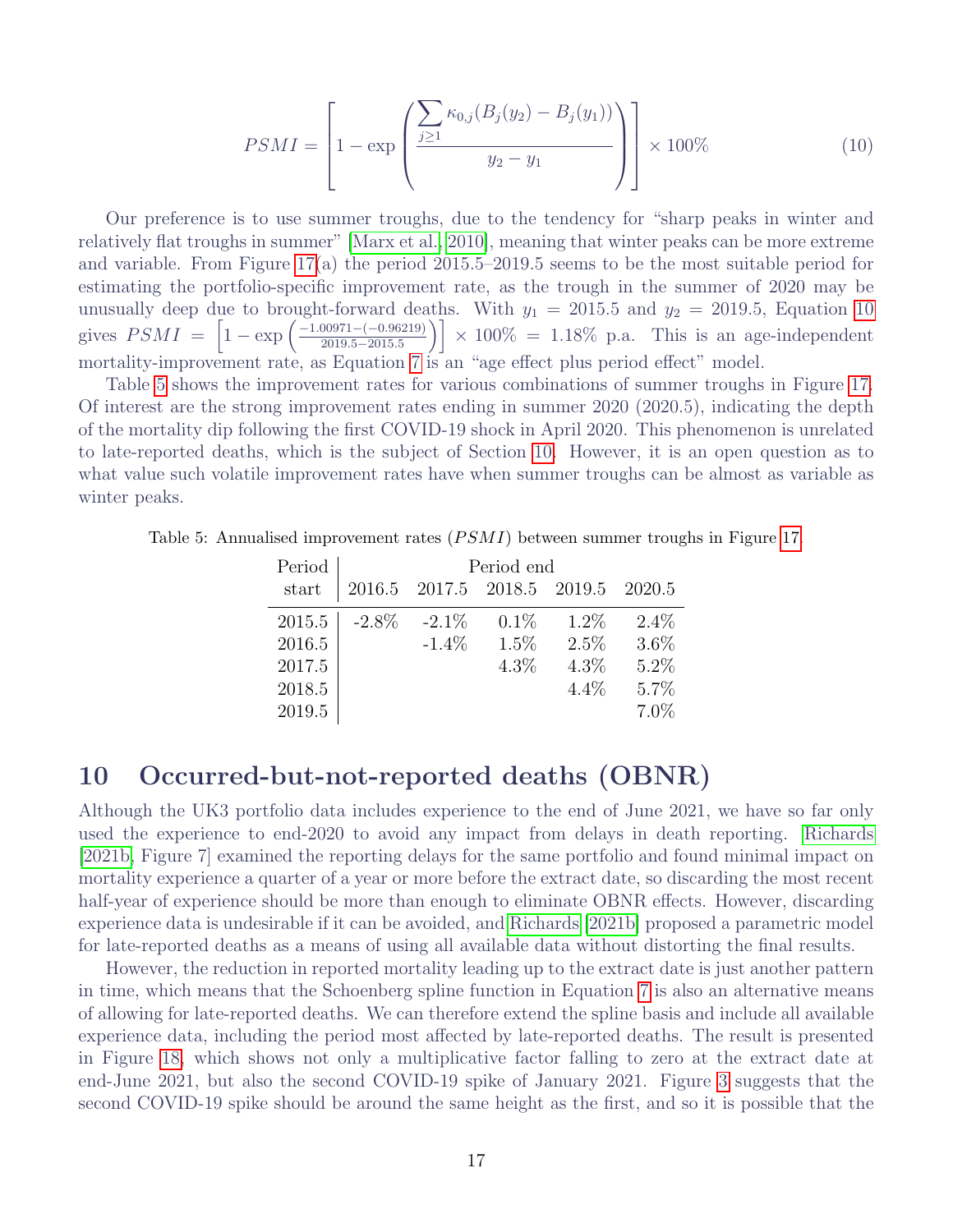<span id="page-19-1"></span>lower spike in January 2021 in Figure [18](#page-19-1) is due to some OBNR deaths. We could in theory use the forecasting method of [Richards](#page-25-2) [\[2021b,](#page-25-2) Section 7] to adjust for this, but a parametric OBNR model will not easily fit due to the high correlation with the last spline parameter.



Figure 18: Hazard multiplier using the spline basis depicted in Figure [16](#page-16-1) and extended with more knots to cover Q1 2021. The figure shows the time-based multiplier for the mortality hazard. The identifiability constraint is that at 1st October 2019 (2019.75 decimalised) the multiplier is normalised at 1.

#### <span id="page-19-0"></span>11 Schoenberg splines for mortality by age

The demonstrable effectiveness of Schoenberg splines when applied to time-varying mortality raises the question whether we should not also use them for mortality by age. This is not a new idea — [McCutcheon](#page-25-14) [\[1979\]](#page-25-14) used cubic splines by age when graduating mortality tables, for example. However, the approach of [McCutcheon](#page-25-14) [\[1979\]](#page-25-14) was designed for stratified grouped data, and not the inclusion of additional covariates per life.

For application to a survival model for individual lives we therefore use Equation [11:](#page-19-2)

<span id="page-19-2"></span>
$$
\log \mu_x = \alpha_0 + \sum_{k \ge 1} \alpha_{0,k} B_k(x) \tag{11}
$$

where  $\alpha_0$  is the baseline,  $B_k(x)$  is the k<sup>th</sup> B-spline evaluated at exact age x and  $\alpha_{0,k}$  is the corresponding spline parameter. As before, summation is from  $k = 1$  because the spline beginning at  $k = 0$  is absorbed into the baseline.

Figure [19](#page-20-1) shows the AIC and BIC for various knot spacings for  $B_k(x)$ . As with Table [4,](#page-16-0) the two information criteria give conflicting guidance on which model to pick: the AIC indicates that the best knot spacing in age is four years, while the BIC suggests that the optimum knot spacing is 25 years or more.

One reason to reject the AIC-recommended four-year knot spacing is shown in Figure [20.](#page-20-2) The model is over-fitted at both the youngest and oldest ages: we have no reason to believe that mortality rates decline at the oldest ages, and the single death at age 55 is not grounds enough for the fitted shape. This is then an advantage of the Hermite-spline approach of Equation [1,](#page-6-1) as it has fewer parameters and less flexibility, thus only permitting slow and stable changes with age. Alternatively, a basis of widely spaced Schoenberg splines will behave similarly. However, we note that the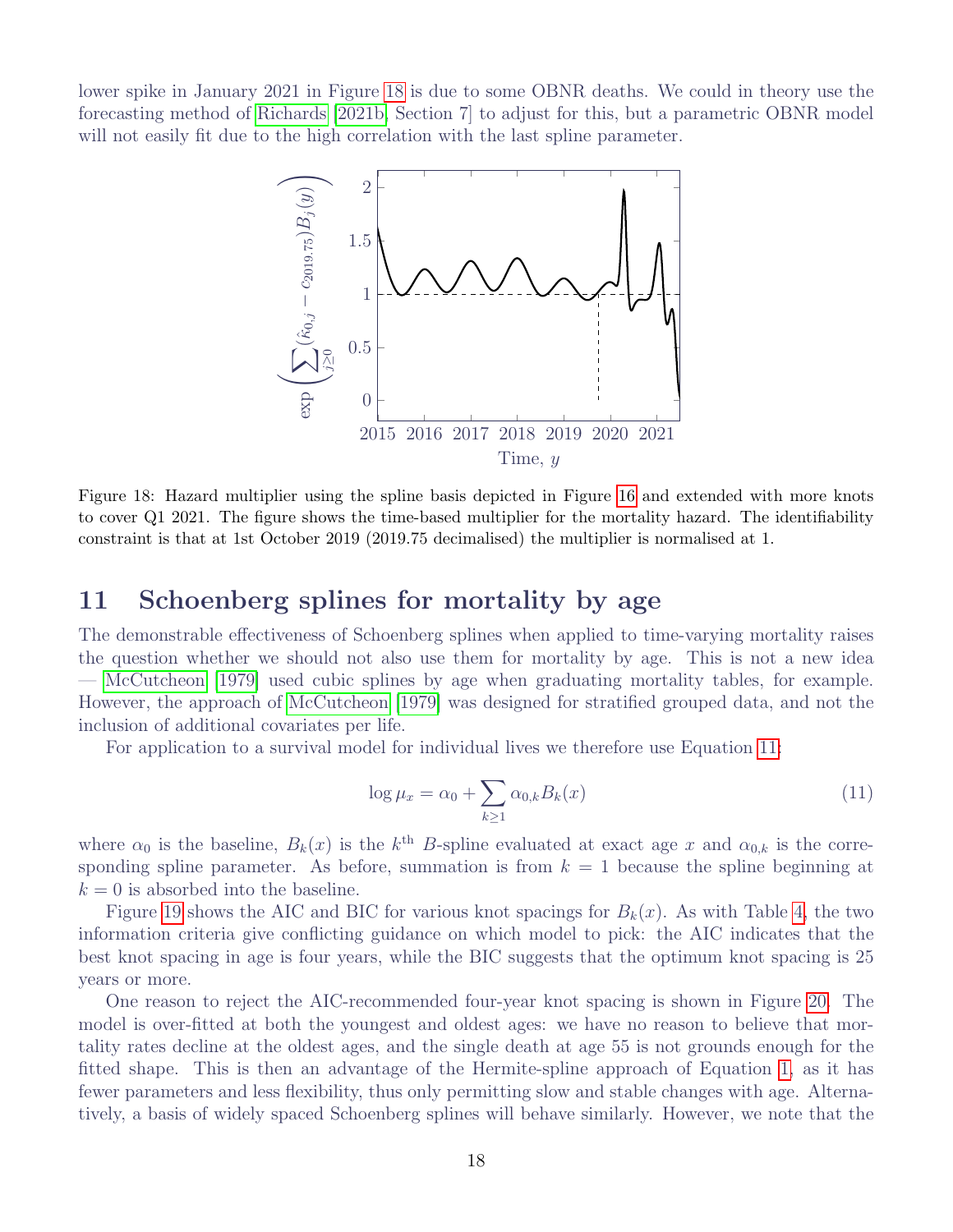<span id="page-20-1"></span>

Figure 19: (a) AIC, (b) BIC and (c) number of spline parameters for UK3 mortality rates using model in Equation [11](#page-19-2) and various equidistant knot spacings. Ages covered are 55–105 from 1st January 2015 to 31st December 2020.

<span id="page-20-2"></span>Hermite-spline approach of Equation [6](#page-8-2) is better suited to the modelling of post-retirement mortality differentials due to automatic convergence with increasing age [\[Richards, 2020,](#page-25-5) Section 3].



Figure 20: Crude mortality hazard at each age,  $x$ , and fitted curve using Equation [11](#page-19-2) and a four-year knot spacing, showing over-fitting. Source: own calculations using UK3 data.

In Figure [20](#page-20-2) we see that excessive flexibility from closely spaced Schoenberg splines in age is undesirable — the fit might be superficially better quantitatively, but is poorer qualitatively when one takes into account data quality and reasonable prior expectations. However, there will be occasions when the greater flexibility of closely spaced Schoenberg splines is useful, such as where younger ages are included. Figure [21](#page-21-0) shows an example of a non-monotonic pattern with age, for which Hermite splines will be unsuitable and for which greater flexibility is required.

## <span id="page-20-0"></span>12 Information criteria and actuarial judgement

In this paper we have seen two instances where the AIC led to a qualitatively poorer choice of knot spacing for Schoenberg splines for mortality: first for a time-varying function in Figure [15\(](#page-15-1)a) and again for an age-varying function in Figure [20.](#page-20-2) In both cases the AIC led to an excessive number of parameters and over-fitting. Using the small-sample correction for the AIC [\[Hurvich and Tsai, 1989\]](#page-24-16)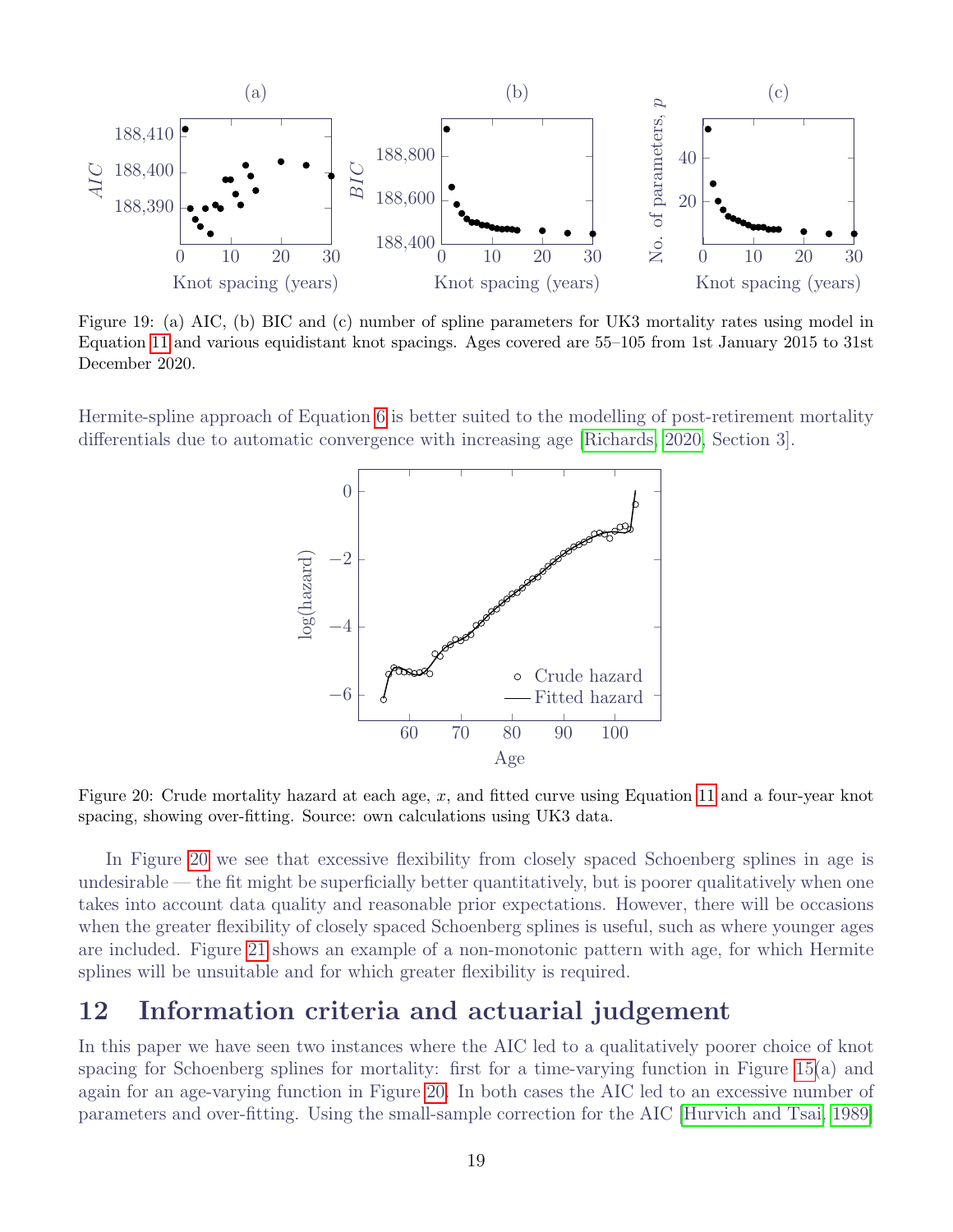<span id="page-21-0"></span>

Figure 21: Graduated mortality rates for Australian males, showing "accident hump" around age 20. Source: [Heligman and Pollard](#page-24-17) [\[1980,](#page-24-17) Figure 12].

would not have led to a different outcome due to the large number of observations [\[Macdonald et al.,](#page-25-3) [2018,](#page-25-3) Table 6.1].

The definitions of the AIC and BIC used in this paper are the usual ones given in Section [4](#page-5-1) and used in Figures [19\(](#page-20-1)a) and (b). However, it is worth noting that more rigorous definitions are given in Equation [12,](#page-21-1) where  $\ell$  is the log-likelihood from Equation [3,](#page-6-3) n is the number of lives and df is the number of degrees of freedom used. In Equation [12](#page-21-1) it is common to use  $df = p$ , where p is the number of parameters; for a simple linear regression model the two are synonymous. However, [Owen](#page-25-11) [\[1991,](#page-25-11) p103] noted that it is possible for a non-linear model to have  $df > p$ , while [Ye](#page-26-5) [\[1998,](#page-26-5) p122] notes that even a linear smoother can have fewer degrees of freedom than there are parameters  $(df < p)$ . In the field of mortality modelling, [Macdonald et al.](#page-25-3) [\[2018,](#page-25-3) Section 11.6] give an example of a penalised GLM where the effective degrees of freedom are  $df = 9.0$  with  $p = 20$  regression coefficients. Assuming that  $df = p$  is a simplifying assumption only, and actuaries should not automatically pick a model solely because of its low information criterion.

$$
AIC = -2\ell + 2df
$$
  

$$
BIC = -2\ell + df \log n
$$
 (12)

<span id="page-21-1"></span>This problem of the AIC leading to over-fitting may be restricted to relatively large numbers of parameters for a given continuous risk factor. However, relying only on the BIC as an alternative is not a complete solution either for actuarial work. For example, there is a distinction between risk factors that are statistically significant and those that are financially significant; [Richards](#page-25-5) [\[2020,](#page-25-5) Section 9] gives several contrasting examples. In Figure [6](#page-8-0) the large negative residuals for the lowest and highest size-bands are of equal significance statistically, yet actuaries will tolerate a poorer fit for smaller amounts if it means better explaining the mortality of those with the largest annuity amounts. While the BIC might be the better information criterion, it cannot be the sole arbiter of model selection for actuarial purposes.

Leaving aside the complexities of model selection, there is also the practical question of how to turn a model into a mortality basis. In the bulk-annuity and longevity-swap markets, specialist valuation software is required to handle the complexities of UK pensioner benefits. However, such valuation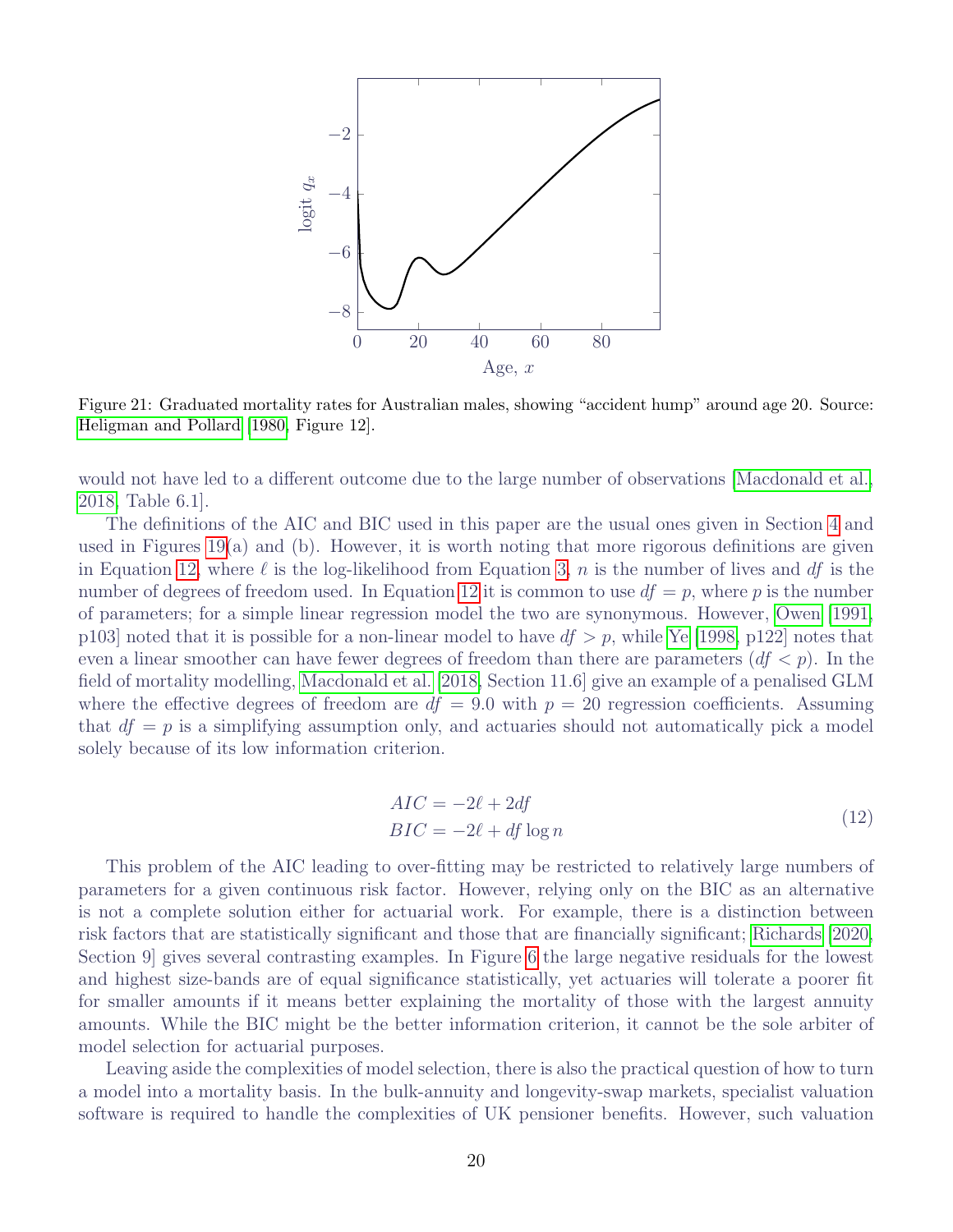systems are seldom capable of handling multi-factor models, and usually a table of mortality rates by age and gender is all that can be accommodated. A useful conversion tool is the equivalent-reserve method of [Willets](#page-26-6) [\[1999\]](#page-26-6), which expresses one mortality basis in terms of another via the medium of the liabilities in question. For the sake of example, assume that we want to express current mortality levels in terms of the equivalent percentages of some third-party table. We are interested in the mortality rates appplying at a point in time, so we ignore future mortality improvements, as these are usually a separate basis item. The approach of [Willets](#page-26-6) [\[1999\]](#page-26-6) is to solve Equation [13](#page-22-1) for males and females separately:

<span id="page-22-1"></span>
$$
\sum_{i} a_i \int_0^\infty v^t{}_t p_x^{\text{model}} dt = \sum_i a_i \int_0^\infty v^t{}_t p_x^{\text{table}} dt \tag{13}
$$

where  $a_i$  is the annuity amount for life i,  $v^t$  is the net discount function to apply to a payment in t years,  ${}_tp_x^{\text{model}}$  is the survival probability according to the model and  ${}_tp_x^{\text{table}}$  is the survival probability according to the published table. We do not need to worry about the distorting effect of ignoring mortality improvements, as long as they are ignored on both sides of Equation [13.](#page-22-1) In general,  $_{t}p_{x} = \exp\left(-\int_{0}^{t} \mu_{x+s} ds\right)$ , and we use the definition of the mortality hazard in Equation [14:](#page-22-2)

<span id="page-22-2"></span>
$$
\mu_x^{\text{table}} = f \mu_x^{\text{S2PA}} \tag{14}
$$

where  $\mu_x^{\text{S2PA}}$  is the mortality hazard according to the table S2PA [\[CMI Ltd, 2014\]](#page-24-18), and f is the percentage of that table to be solved for in Equation [13.](#page-22-1) Figure [22](#page-23-1) shows the results using the modelled mortality levels applying at various points in time over 2019-2020, assuming — somewhat unrealistically  $-$  that those mortality levels continue indefinitely, i.e. for the calculation using mortality levels at outset time y the integrated hazard is  $H_x(t) = \int_0^\infty \mu_{x+s,y}$ .

Figure [22](#page-23-1) shows the extent of the challenge for actuaries in setting a best-estimate mortality basis for pricing bulk annuities or longevity swaps. Under normal circumstances one might pick the most recent mid-point between a summer trough and a winter peak;  $75 - -76\%$  for males and  $70 - -71\%$  for females in October 2020, say. As it happens, mortality at this point in time was largely unaffected by COVID-19 (see Figure [3\)](#page-4-1), but the equivalent percentages for April and May 2020 show the discontinuities possible due to pandemic mortality. The equivalent percentages for January 2020 show an emerging second discontinuity due to the second COVID-19 shock shown in Figures [3](#page-4-1) and [18.](#page-19-1)

Of course, no actuary would use equivalent percentages like those for April and May 2020 in Figure [22.](#page-23-1) However, the importance of allowing for the mortality shock can be seen from imagining what the results would be like without it: without the flexibility of the Schoenberg splines in time, the shock points would be moved down and all the other percentages in Figure [22](#page-23-1) would be shifted up; any resulting basis would thus be imprudent for pricing a bulk annuity or longevity swap. The value of the methodology lies in accommodating the mortality spikes so that they cannot drive bias at other points in time.

#### <span id="page-22-0"></span>13 Conclusions

For continuous variables where mortality varies either monotonically or with simple shape variation, a basis of Hermite splines usually provides all the flexibility that is needed. Examples include mortality by age and annuity amount. For actuarial purposes, quality of fit for the smallest annuity amounts is less important than the fit for the largest amounts.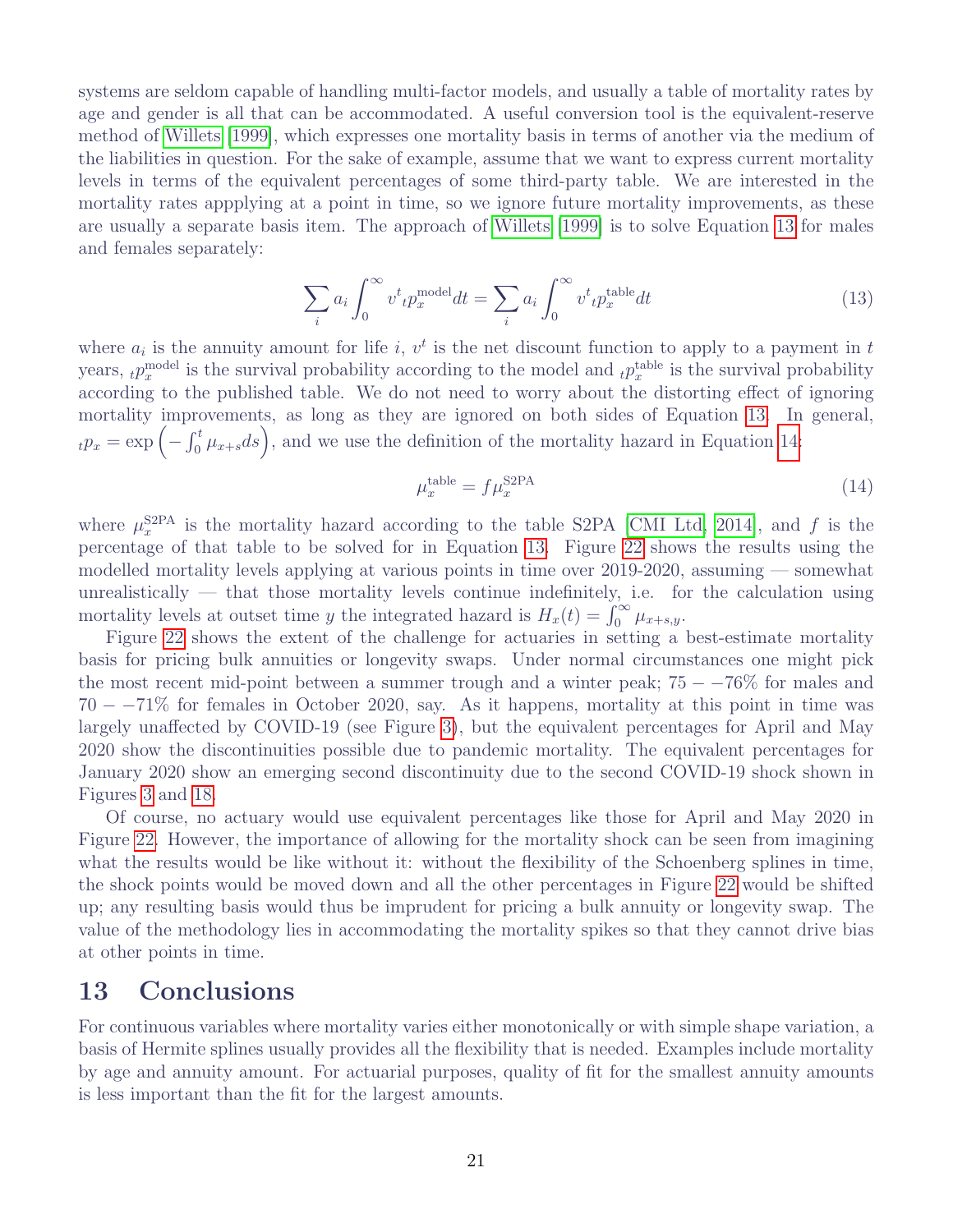<span id="page-23-1"></span>

Figure 22: Percentages of S2PA implied by mortality levels over 2019–2020. Liabilities for UK3 at 1st January 2021 equated as per Equation [13](#page-22-1) using a net discount rate of 0% p.a.  $(v^t = 1, \forall t)$ .

In contrast, continuous variables where mortality fluctuates a lot, or where fluctuations are sharp and extreme, are better handled by a basis of local splines. Using cubic Schoenberg splines (B-splines) we can model mortality levels across time for annuity portfolios and pension funds. With two knot points per year we can identify seasonal variation in mortality, and we can estimate portfolio-specific mortality improvements from the change in mortality levels between summer troughs. Where the number of observations is large, we find that the BIC is materially better for selecting the number of knot points than the AIC.

To handle mortality shocks like COVID-19, we add additional knot points from our a priori knowledge of the timing of mortality spikes in the population. This mixed approach of regular halfyearly knots and hand-placed additional knots allows the salient mortality features to be identified, i.e. both seasonal variation and mortality shocks. A benchmark time-point can be selected to use in setting a basis, safe in the knowledge that the model's other parameters are not unduly biased due to the presence of shocks because their effects are explicitly modelled.

The flexibility of the local Schoenberg splines further allows the modelling of the impact of latereported deaths. This removes the need to discard the most recent experience data and thus permits the use of all available data for analysis and basis-setting.

#### Acknowledgements

The author thanks Anil Gandhi and Caroline Roberts for their support in providing data. The author also thanks Gavin Ritchie, Torsten Kleinow, Stefan Ramonat, Prof. Angus Macdonald and two anonymous reviewers, [Joshua Waters, one of the peer reviewers, is happy to forego his anonymity on this occasion], for helpful comments on earlier drafts of this paper. Any errors or [omissions](https://www.longevitas.co.uk/site/ourservices/survivalmodelling/) remain the [responsibility](https://www.longevitas.co.uk/site/ourservices/survivalmodelling/) of the author. Calculations were performed using the Longevitas survivalmodelling system. Graphs were produced in tikz, pgfplots and R. References

<span id="page-23-0"></span>H. Akaike. Factor analysis and AIC. Psychometrica, 52:317–333, 1987. ISSN 0033–3123. doi: 10.1007/BF02294359.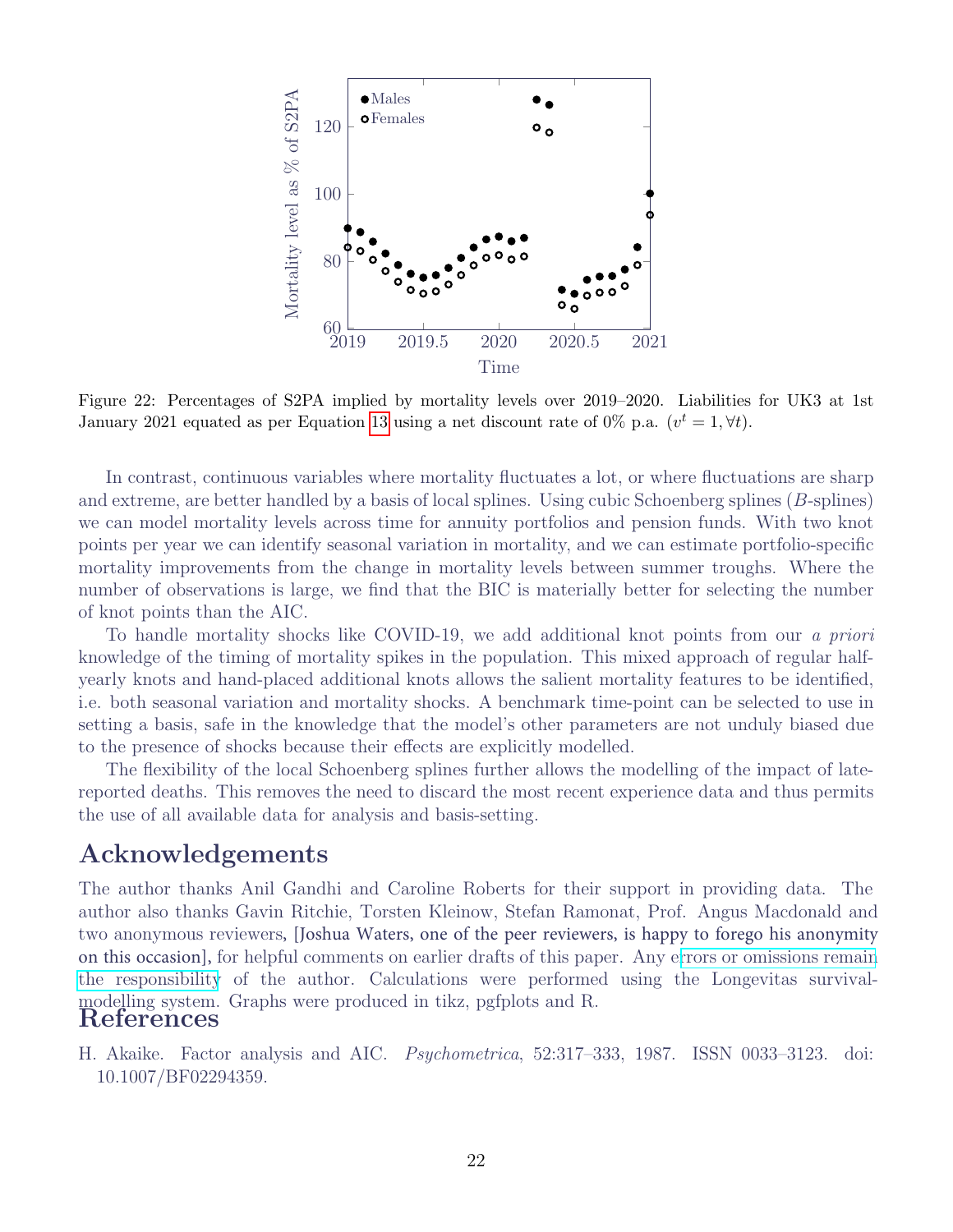- <span id="page-24-15"></span>D. R. Butenhof. Programming with POSIX Threads. Addison-Wesley, Boston, 1997. ISBN 978-0- 201-63392-4.
- <span id="page-24-18"></span>CMI Ltd. Graduations of the CMI SAPS 2004–2011 mortality experience based on data collected by 30 June 2012 — Final "S2" Series of Mortality Tables. CMI Ltd, 2014.
- <span id="page-24-12"></span>D. Collett. Modelling Survival Data in Medical Research. Chapman and Hall, Boca Raton, second edition, 2003. ISBN 1-58488-325-1.
- <span id="page-24-4"></span>J. C. Craufurd Dunlop and A. Watt. Fifty-ninth annual report of the Registrar General for Scotland, volume 59. H.M. Stationery Office, Glasgow, 1915.
- <span id="page-24-5"></span>J. C. Craufurd Dunlop and A. Watt. Sixtieth annual report of the Registrar General for Scotland, volume 60. H.M. Stationery Office, Glasgow, 1916a.
- <span id="page-24-6"></span>J. C. Craufurd Dunlop and A. Watt. Sixty-first annual report of the Registrar General for Scotland, volume 61. H.M. Stationery Office, Glasgow, 1916b.
- <span id="page-24-7"></span>J. C. Craufurd Dunlop and A. Watt. Sixty-second annual report of the Registrar General for Scotland, volume 62. H.M. Stationery Office, Edinburgh, 1918.
- <span id="page-24-8"></span>J. C. Craufurd Dunlop and A. Watt. Sixty-third annual report of the Registrar General for Scotland, volume 63. H.M. Stationery Office, Edinburgh, 1919.
- <span id="page-24-9"></span>J. C. Craufurd Dunlop and A. Watt. Sixty-fourth annual report of the Registrar General for Scotland, volume 64. H.M. Stationery Office, Edinburgh, 1920a.
- <span id="page-24-10"></span>J. C. Craufurd Dunlop and A. Watt. Sixty-fifth annual report of the Registrar General for Scotland, volume 65. H.M. Stationery Office, Edinburgh, 1920b.
- <span id="page-24-2"></span>I. D. Currie, M. Durban, and P. H. C. Eilers. Generalized linear array models with applications to multidimensional smoothing. Journal of the Royal Statistical Society, Series B, 68:259–280, 2006.
- <span id="page-24-0"></span>C. de Boor. A practical guide to splines, volume 27 of Applied Mathematical Sciences. Springer-Verlag, New York, 2001. ISBN 978-0-387-95366-3.
- <span id="page-24-14"></span>P. H. C. Eilers and B. D. Marx. Flexible smoothing with B-splines and penalties. *Statistical Science*, 11(2):89–121, 1996. ISSN 08834237. URL <http://www.jstor.org/stable/2246049>.
- <span id="page-24-1"></span>P. H. C. Eilers and B. D. Marx. *Practical Smoothing: the joys of P-splines*. Cambridge University Press, 2021. ISBN 978-1-108-48295-0.
- <span id="page-24-13"></span>P. H. C. Eilers, I. D. Currie, and M. Durban. Fast and compact smoothing on large multidimensional grids. Computational Statistics and Data Analysis, 50:61–76, 2004.
- <span id="page-24-3"></span>P. H. C. Eilers, J. Gampe, B. D. Marx, and R. Rau. Modulation models for seasonal time series and incidence tables. Statistics in Medicine, 27(17):3430–3441, 2008. doi: 10.1002/sim.3188.
- <span id="page-24-11"></span>B. Gompertz. On the nature of the function expressive of the law of human mortality. Philosophical Transactions of the Royal Society, 115:513–585, 1825.
- <span id="page-24-17"></span>L. Heligman and J. H. Pollard. The age pattern of mortality. *Journal of the Institute of Actuaries*, 107, Part I, No. 434:49–80, 1980.
- <span id="page-24-16"></span>C. M. Hurvich and C. L. Tsai. Regression and time-series model selection in small samples. Biometrika, 76(2):297–307, 1989.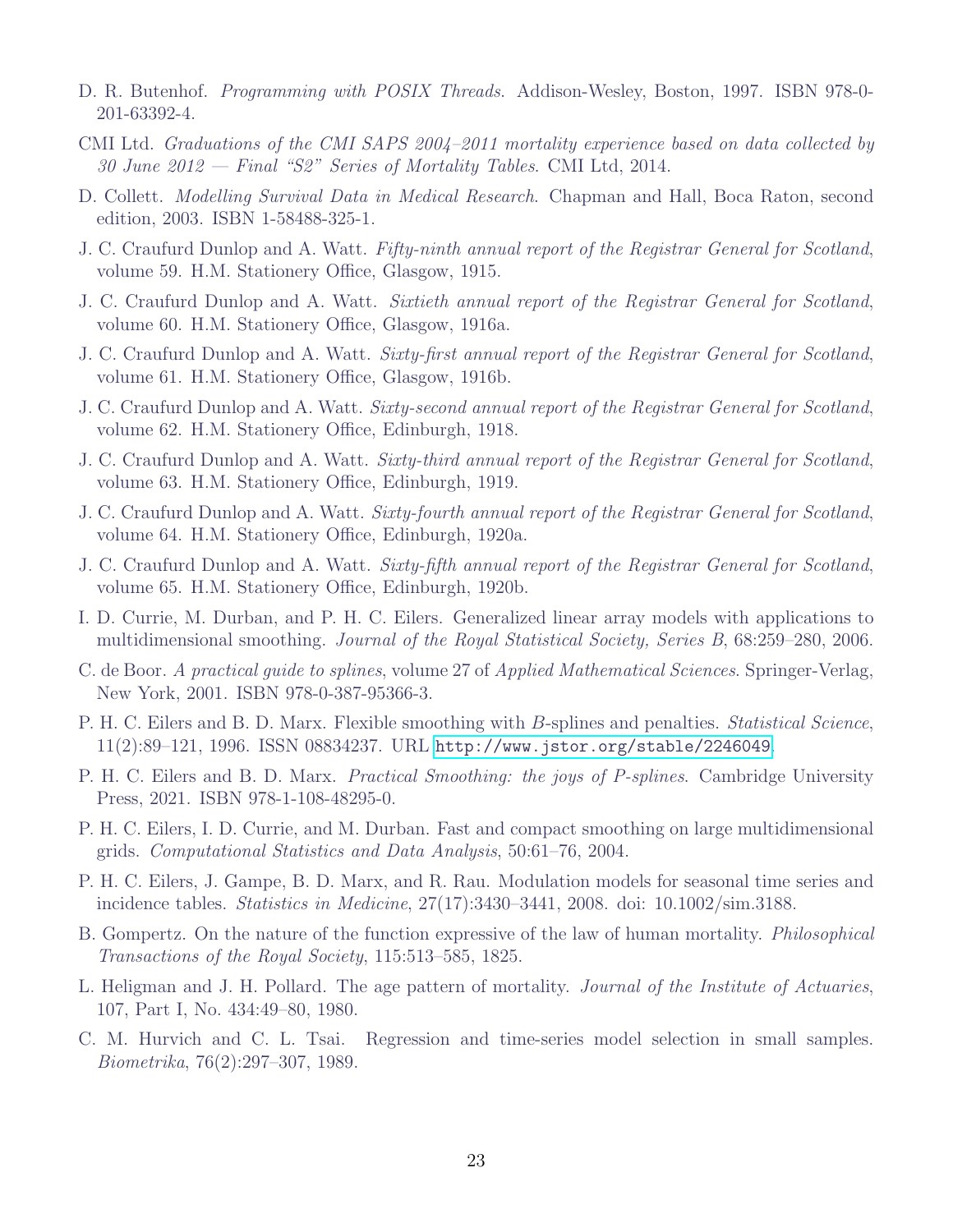- <span id="page-25-15"></span>William Kahan. Further remarks on reducing truncation errors. Communications of the ACM, 8(I): 40, 1965.
- <span id="page-25-8"></span>V. K. Kaishev, D. S. Dimitrova, S. Haberman, and R. J. Verrall. Geometrically designed, variable knot regression splines. Computational Statistics, 31(3):1079–1105, 2016. doi: 10.1007/ s00180-015-0621-7.
- <span id="page-25-12"></span>S. A. J. Kimber, A. Kreyssig, Y. Z. Zhang, H. O. Jeschke, R. Valenti, F. Yokaichiya, E. Colombier, J. Yan, T. C. Hansen, T. Chatterji, R. J. McQueeney, P. C. Canfield, A. I. Goldman, and D. N. Argyriou. Similarities between structural distortions under pressure and chemical doping in superconducting BaFe2As2. Nature Materials, 8:471–475, 2009.
- <span id="page-25-4"></span>E. Kreyszig. Advanced Engineering Mathematics. John Wiley and Sons, eighth edition, 1999. ISBN 0-471-33328-X.
- <span id="page-25-3"></span>A. S. Macdonald, S. J. Richards, and I. D. Currie. Modelling Mortality with Actuarial Applications. Cambridge University Press, Cambridge, 2018. ISBN 978-1-107-04541-5.
- <span id="page-25-13"></span>B. D. Marx, P. H. C. Eilers, J. Gampe, and R. Rau. Bilinear modulation models for seasonal tables of counts. Statistics and Computing, 20(2):191–202, 2010. doi: 10.1007/s11222-009-9144-9.
- <span id="page-25-6"></span>P. McCullagh and J. A. Nelder. Generalized Linear Models, volume 37 of Monographs on Statistics and Applied Probability. Chapman and Hall, London, second edition, 1989. ISBN 0-412-31760-5.
- <span id="page-25-14"></span>J. J. McCutcheon. Some remarks on splines. Transactions of the Faculty of Actuaries, 37:421–438, 1979. doi: 10.1017/S0071368600008727.
- <span id="page-25-1"></span>ONS. Daily deaths with covid-19 on the death certificate by date of death. Technical report, 2021. URL <https://coronavirus.data.gov.uk/details/deaths>. Accessed on 2021-06-15.
- <span id="page-25-11"></span>A. Owen. Discussion: Multivaritate adaptive regression splines. The Annals of Statistics, 19(1): 102–112, 1991. doi: 10.1214/aos/1176347969.
- <span id="page-25-17"></span>W. H. Press, S. A. Teukolsky, W. T. Vetterling, and B. P. Flannery. Numerical Recipes in  $C_{++}$ : The Art of Scientific Computing. Cambridge University Press, 2005. ISBN 0-521-75033-4.
- <span id="page-25-0"></span>Public Health England. The Health Protection (Coronavirus, Restrictions) (England) Regulations, 2020. URL <https://www.legislation.gov.uk/uksi/2020/350/contents/made>.
- <span id="page-25-16"></span>R Core Team. R: A Language and Environment for Statistical Computing. R Foundation for Statistical Computing, Vienna, Austria, 2017. URL <https://www.R-project.org/>.
- <span id="page-25-9"></span>R. Rau. Seasonality in human mortality: a demographic approach. Demographic Research Monographs 03 XVI. Springer Verlag, 2007. ISBN 3-540-44900-0.
- <span id="page-25-5"></span>S. J. Richards. A Hermite-spline model of post-retirement mortality. Scandinavian Actuarial Journal, 2020:2:110–127, 2020. doi: 10.1080/03461238.2019.1642239.
- <span id="page-25-7"></span>S. J. Richards. Modelling mortality by continuous benefit amount. Scandinavian Actuarial Journal, page to appear, 2021a. URL <https://www.longevitas.co.uk/site/library/Amounts.pdf>.
- <span id="page-25-2"></span>S. J. Richards. Mortality shocks and reporting delays in portfolio data. Longevitas Ltd, 2021b. URL [https://www.longevitas.co.uk/site/library/Monitoring\\_mortality.pdf](https://www.longevitas.co.uk/site/library/Monitoring_mortality.pdf).
- <span id="page-25-10"></span>S. J. Richards, S. J. Ramonat, G. Vesper, and T. Kleinow. Modelling seasonal mortality with individual data. Scandinavian Actuarial Journal, pages 1–15, 2020. doi: 10.1080/03461238.2020. 1777194.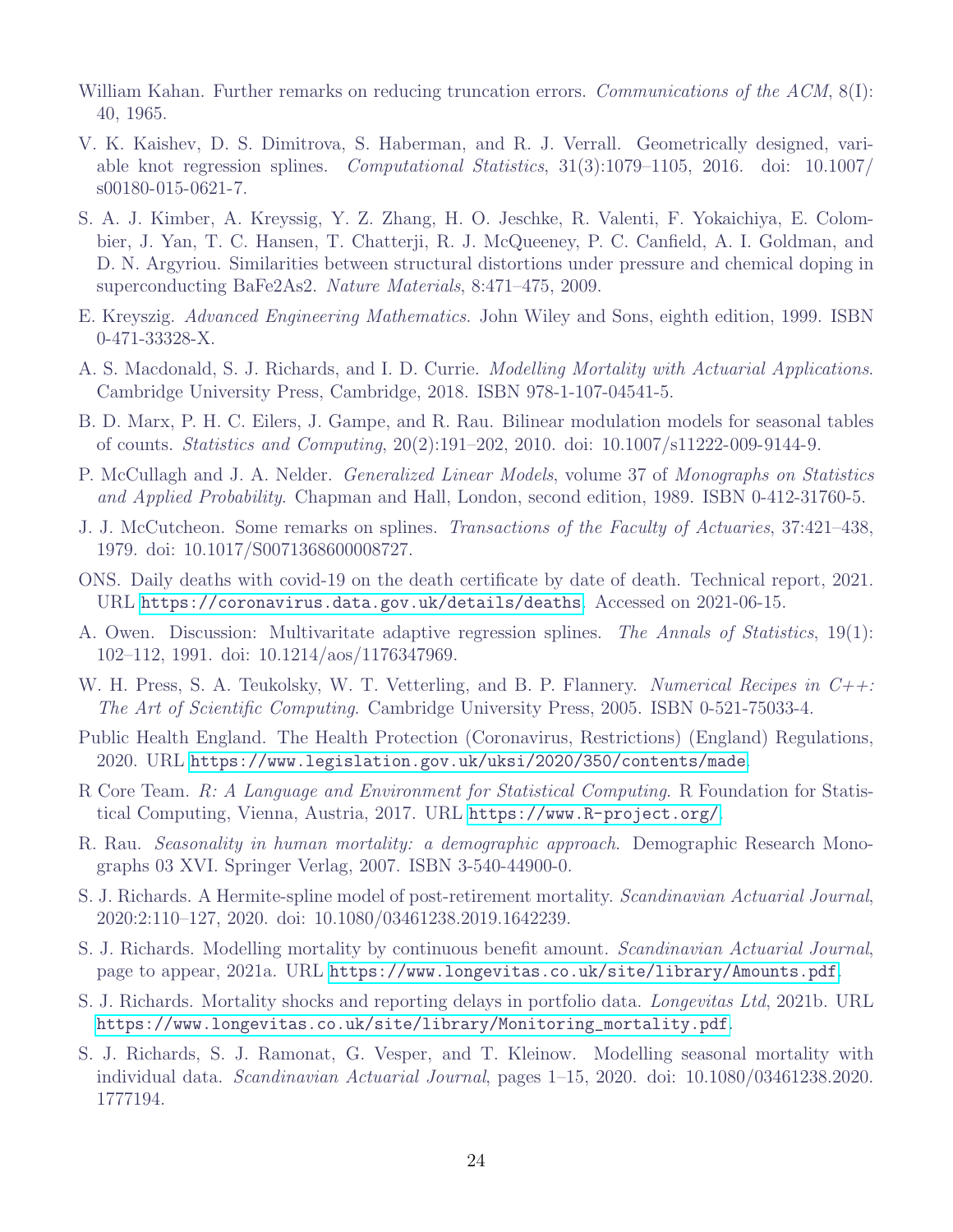- <span id="page-26-1"></span>I. J. Schoenberg. Spline functions and the problem of graduation. Proceedings of the American Mathematical Society, 52:947–950, 1964.
- <span id="page-26-3"></span>G. E. Schwarz. Estimating the dimension of a model. Annals of Statistics, 6 (2):461–464, 1978.
- <span id="page-26-2"></span>P. Spreeuwenberg, M. Kroneman, and J. Paget. Reassessing the Global Mortality Burden of the 1918 Influenza Pandemic. American Journal of Epidemiology, 187(12):2561–2567, 2018. ISSN 0002-9262. doi: 10.1093/aje/kwy191.
- <span id="page-26-0"></span>The Novel Coronavirus Pneumonia Emergency Response Epidemiology Team. The epidemiological characteristics of an outbreak of 2019 novel coronavirus diseases (COVID-19) — China, 2020. China CDC Weekly, 2:113, 2020. ISSN 2096-7071. URL [http://weekly.chinacdc.cn//article/id/](http://weekly.chinacdc.cn//article/id/e53946e2-c6c4-41e9-9a9b-fea8db1a8f51) [e53946e2-c6c4-41e9-9a9b-fea8db1a8f51](http://weekly.chinacdc.cn//article/id/e53946e2-c6c4-41e9-9a9b-fea8db1a8f51).
- <span id="page-26-4"></span>F. van Berkum, K. Antonio, and M. Vellekoop. Quantifying longevity gaps using micro-level lifetime data. Journal of the Royal Statistical Society: Series A (Statistics in Society), 184(2):548–570, 2020. doi: 10.1111/rssa.12631.
- <span id="page-26-6"></span>R. C. Willets. Mortality in the next Millennium. Staple Inn Actuarial Society, London, 1999.
- <span id="page-26-5"></span>J. Ye. On measuring and correcting the effects of data mining and model selection. Journal of the American Statistical Association, 93(441):120–131, 1998. doi: 10.1080/01621459.1998.10474094.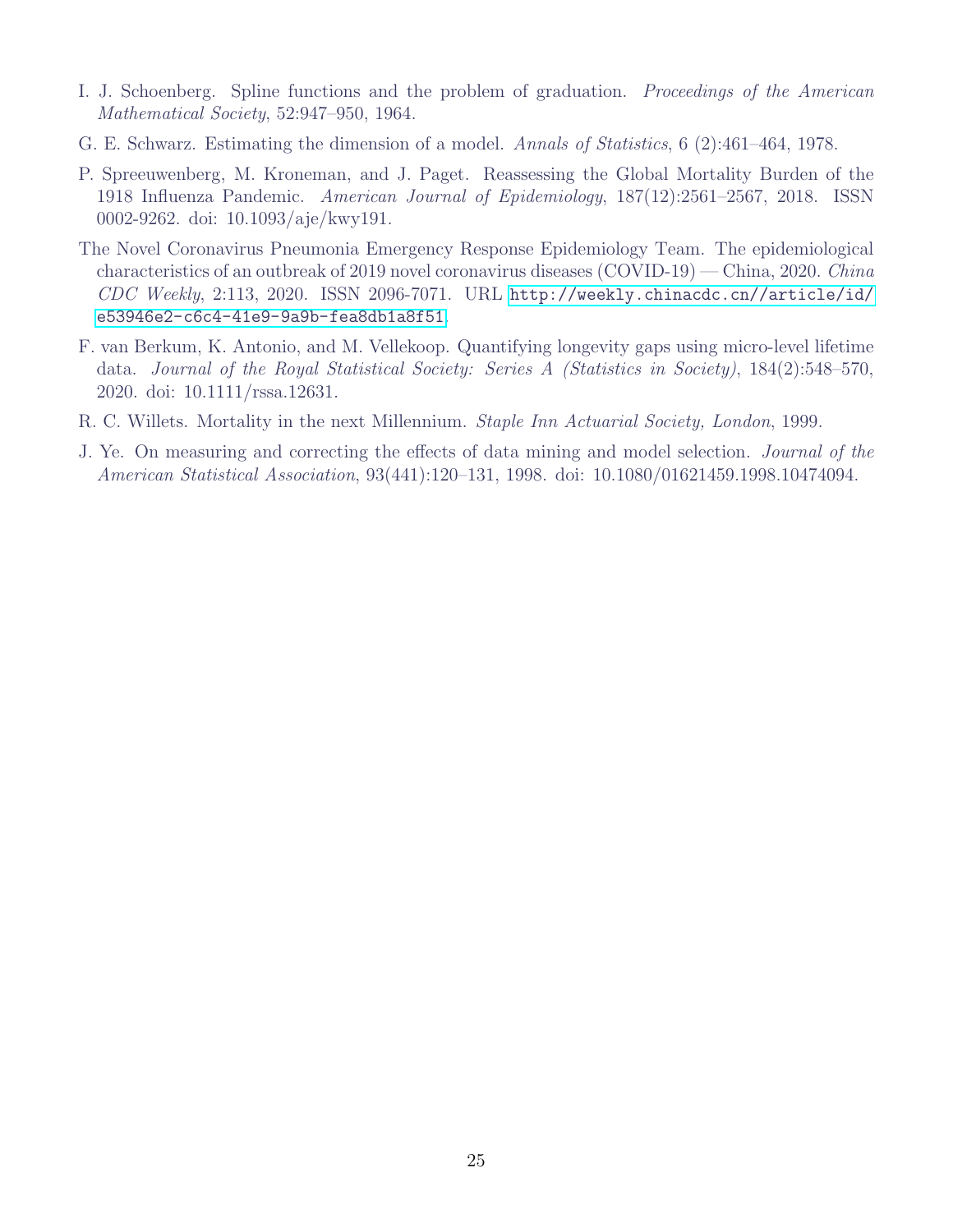## Appendices

## <span id="page-27-0"></span>A Implementation

A general approach to fitting left-truncated survival models is presented in [Richards](#page-25-5) [\[2020,](#page-25-5) Appendix B. The starting point is the log-likelihood,  $\ell$ , defined in Equation [8.](#page-13-0) The contribution of a single life  $i$  to the log-likelihood is given in Equation [15:](#page-27-1)

<span id="page-27-1"></span>
$$
\ell_i = -\left[\int_0^{t_i} \mu_{x_i+s,y_i+s} ds\right] + d_i \log \mu_{x_i+t_i,y_i+t_i}
$$
\n(15)

To maximise the log-likelihood function we require the gradient with respect to each parameter, and to estimate standard errors we require the second pure and cross derivatives for all parameters. General formulae are given in [Richards et al.](#page-25-10) [\[2020,](#page-25-10) Appendix A].

The nature of the mortality hazards in Equations [1,](#page-6-1) [2,](#page-6-2) [4,](#page-6-4) [7](#page-11-1) and [11](#page-19-2) means that closed-form expressions for the integrated hazard in Equation [15](#page-27-1) do not exist. For the results in this paper we have used the Romberg method of numerical integration, but Clenshaw-Curtis integration is also an option. [Richards et al.](#page-25-10) [\[2020,](#page-25-10) Appendix A] discuss some practical tests for ensuring that numerical integration has taken place sufficiently accurately. Due to the computationally intensive nature of the calculations, we process work in parallel across 63 threads [\[Butenhof, 1997\]](#page-24-15). For the summation of lots of potentially small contributions like Equation [15](#page-27-1) we use the floating-point error-correction algorithm of [Kahan](#page-25-15) [\[1965\]](#page-25-15).

Where a material OBNR effect exists, as in Figure [18,](#page-19-1) the value of  $\hat{\kappa}_i$  can be large and negative for the rightmost spline; in the model behind Figure [18,](#page-19-1) for example,  $\hat{\kappa}_j \in (-5, 4)$ ,  $\forall j \in \{1, \ldots, 22\}$ , but  $\hat{\kappa}_{23} = -66.5$ . This can lead to a large number of iterations where the algorithm for optimising the log-likelihood places a limit on the size of the change in parameter estimates, e.g. the parscale control parameter in [R Core Team](#page-25-16) [\[2017,](#page-25-16) optim function] or the STPMX variable in [Press et al.](#page-25-17) [\[2005,](#page-25-17) dfpmin function]. To reduce the number of iterations, the limit on the step size between successive parameters can be increased, or an adaptive step size used when the number of iterations proves large. In our implementation we double the maximum step size every 50 iterations — this has little impact on most models with parameters in the range  $(-20, +20)$ , but adapts to cope with models with extreme parameter values caused by OBNR.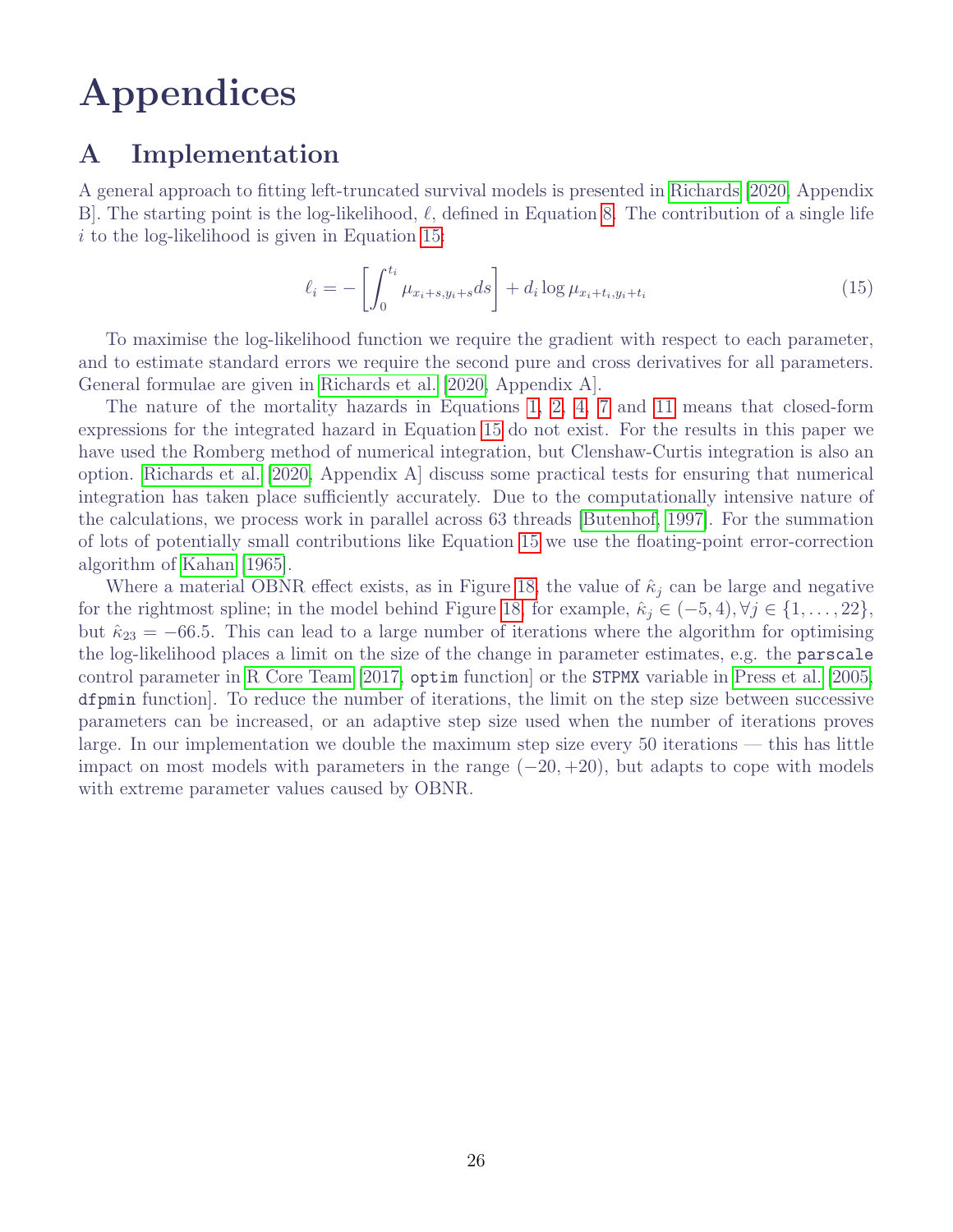## B Model parameters

There are two groups of model parameters to be set for the mortality models in this paper: (i) configuration settings, whose values are decided in advance by the analyst, (ii) parameters whose values are estimated from the data.

#### B.1 Model settings decided by the analyst

Table [6](#page-28-0) lists the configuration settings that need to be decided in advance by the analyst, i.e. they are not estimated from the data. Where appropriate, the values used in the main body of the paper are given.

Table 6: Configuration parameters.

<span id="page-28-0"></span>

| Parameter           |                                          | Value Description and role                                                                                                                  |
|---------------------|------------------------------------------|---------------------------------------------------------------------------------------------------------------------------------------------|
| $x_0$<br>$x_1$      |                                          | 50 Age below which $\log \mu_x$ is unmodelled. See Equation 1.<br>110 Age above which $\log \mu_x$ is unmodelled. See Equation 1.           |
| $\tau(a,\lambda_0)$ | $ae^{\lambda_0}$<br>$1 + ae^{\lambda_0}$ | Transform function mapping annuity amount $a \geq 0$ onto [0, 1]. See<br>Equation 6 and Richards [2021a] for other transforms. The value of |
| bdeg                |                                          | $\lambda_0$ is estimated from the data.<br>3 Order of Schoenberg splines used in Equation 7.                                                |

Other analyst decisions include the identifiability constraint on the  $\{\kappa_{0,j}\}$  parameters (we use  $\kappa_{0,0} = 0$ ) and the knot spacing.

#### B.2 Parameters estimated from the data

Table [7](#page-28-1) sets out the parameters whose values are estimated from the data by maximising the loglikelihood in Equation [3](#page-6-3) or [8.](#page-13-0)

<span id="page-28-1"></span>

| Name                     | Description and role of parameter                                     |
|--------------------------|-----------------------------------------------------------------------|
| Intercept                | $\log \mu_{x_0}$ .                                                    |
| Gender.F                 | Addition to $\alpha_0$ for females.                                   |
| AgeGradient Youngest     | Initial rate of change of $log(mortality)$ to the right of $x_0$ .    |
| AgeGradientOldest        | Rate of change of log(mortality) approaching age $x_1$                |
|                          | from below.                                                           |
| Oldest                   | $\log \mu_{x_1}$ , the logarithm of the limiting hazard above $x_1$ . |
| Gender.F:Oldest          | Addition to $\omega$ for females.                                     |
| AmountUltimate           | Maximum mortality reduction on a logarithmic scale                    |
|                          | from having a near-infinite annuity amount; see Equa-                 |
|                          | tion 6.                                                               |
| AmountTransformParameter | Parameter used in mapping annuity amount from $[0, \infty)$           |
|                          | to $[0, 1]$ ; see Equation 6.                                         |
| TimeSpline.j             | Coefficient of time spline $j$ . Splines are numbered from            |
|                          | zero, but the zero'th spline is absorbed into the baseline            |
|                          | hazard.                                                               |
|                          |                                                                       |